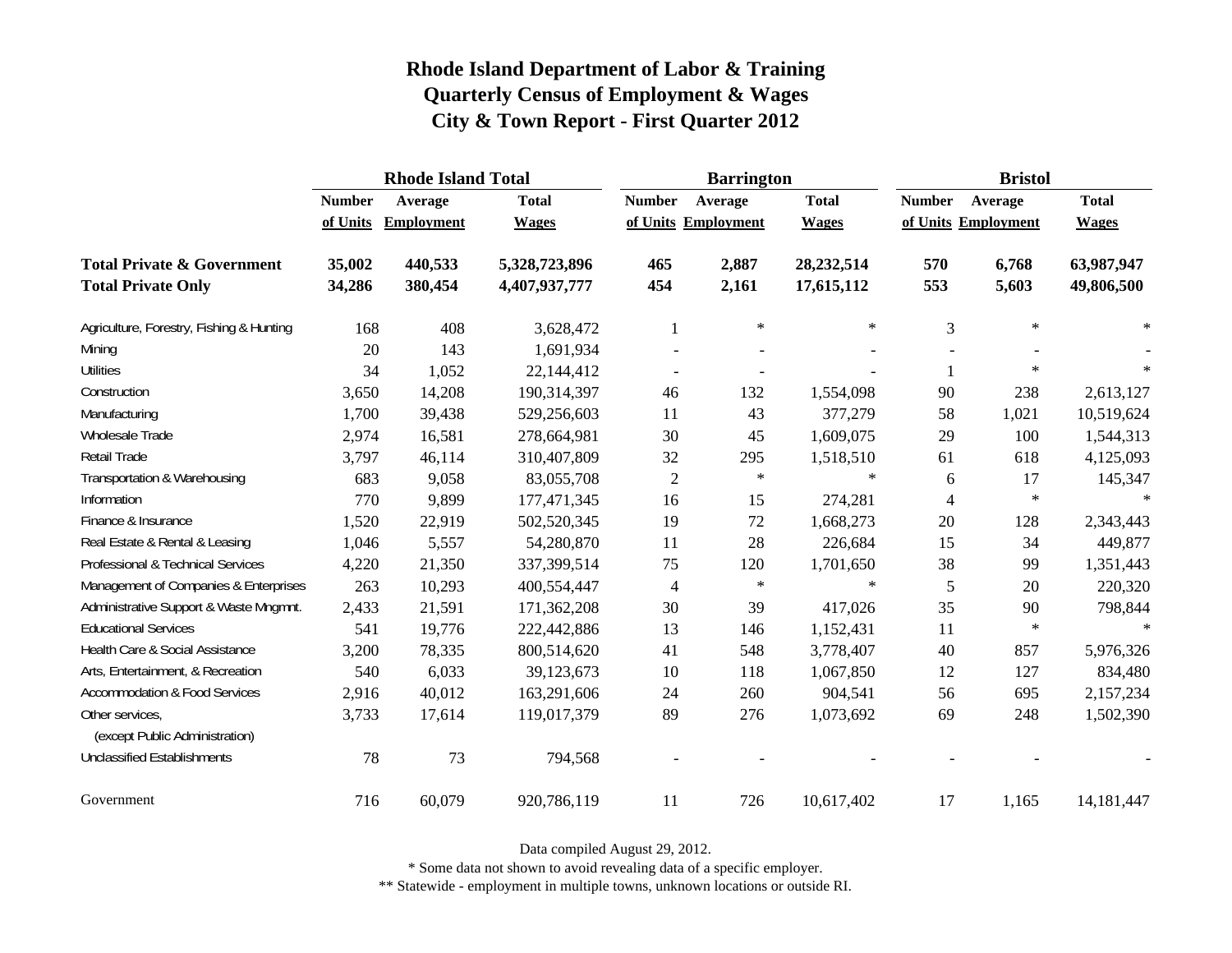|                                          | <b>Burrillville</b> |                     |              |                          | <b>Central Falls</b>     |              | <b>Charlestown</b>       |                          |              |
|------------------------------------------|---------------------|---------------------|--------------|--------------------------|--------------------------|--------------|--------------------------|--------------------------|--------------|
|                                          | <b>Number</b>       | Average             | <b>Total</b> | <b>Number</b>            | Average                  | <b>Total</b> | <b>Number</b>            | Average                  | <b>Total</b> |
|                                          |                     | of Units Employment | <b>Wages</b> |                          | of Units Employment      | <b>Wages</b> |                          | of Units Employment      | <b>Wages</b> |
| <b>Total Private &amp; Government</b>    | 293                 | 2,915               | 25,100,164   | 248                      | 2,928                    | 26,957,487   | 249                      | 1,263                    | 12,788,434   |
| <b>Total Private Only</b>                | 277                 | 2,325               | 19,577,738   | 240                      | 2,260                    | 17,485,980   | 233                      | 1,064                    | 10,872,734   |
| Agriculture, Forestry, Fishing & Hunting | 3                   | $\ast$              | $\ast$       |                          |                          |              | 4                        | $\ast$                   |              |
| Mining                                   |                     |                     |              |                          |                          |              |                          | $\ast$                   |              |
| <b>Utilities</b>                         | $\overline{2}$      | $\ast$              | $\ast$       |                          |                          |              |                          |                          |              |
| Construction                             | 63                  | 182                 | 2,550,231    | 21                       | 101                      | 1,039,855    | 55                       | 127                      | 1,248,951    |
| Manufacturing                            | 12                  | 570                 | 6,321,630    | 32                       | 604                      | 5,482,554    | 3                        | $\ast$                   |              |
| Wholesale Trade                          | 20                  | 42                  | 569,451      | $\overline{4}$           | 40                       | 339,635      | 9                        | 24                       | 601,261      |
| Retail Trade                             | 20                  | 164                 | 819,596      | 49                       | 234                      | 1,374,101    | 22                       | 127                      | 838,306      |
| Transportation & Warehousing             | 5                   | $\ast$              | $\ast$       | 3                        | $\ast$                   | $\ast$       | 6                        | $\ast$                   | $\ast$       |
| Information                              | 6                   | 33                  | 235,563      |                          |                          |              | 4                        | 19                       | 110,599      |
| Finance & Insurance                      |                     | 14                  | 135,260      | 9                        | 78                       | 711,550      | 8                        | 47                       | 1,107,439    |
| Real Estate & Rental & Leasing           | 5                   | 8                   | 60,893       | 8                        | 44                       | 324,578      | 7                        | 17                       | 153,244      |
| Professional & Technical Services        | 23                  | 51                  | 675,875      | 7                        | 22                       | 155,739      | 21                       | 34                       | 644,630      |
| Management of Companies & Enterprises    |                     | $\ast$              | $\ast$       |                          | $\overline{a}$           |              | $\overline{\phantom{a}}$ | $\overline{\phantom{a}}$ |              |
| Administrative Support & Waste Mngmnt.   | 19                  | 54                  | 356,568      | 17                       | 351                      | 2,890,653    | 22                       | 45                       | 302,110      |
| <b>Educational Services</b>              | 4                   | 35                  | 119,915      | $\mathfrak{2}$           | $\ast$                   | $\ast$       | 1                        | $\ast$                   |              |
| Health Care & Social Assistance          | 19                  | 550                 | 4,271,111    | 24                       | 349                      | 2,468,293    | 19                       | 142                      | 1,338,096    |
| Arts, Entertainment, & Recreation        | 5                   | 17                  | 81,535       | $\overline{\phantom{a}}$ | $\overline{\phantom{a}}$ |              | 5                        | 40                       | 496,246      |
| Accommodation & Food Services            | 29                  | 449                 | 1,400,108    | 31                       | 196                      | 703,910      | 21                       | 73                       | 249,492      |
| Other services,                          | 37                  | 85                  | 507,990      | 33                       | 98                       | 602,146      | 25                       | 42                       | 230,957      |
| (except Public Administration)           |                     |                     |              |                          |                          |              |                          |                          |              |
| <b>Unclassified Establishments</b>       |                     |                     |              |                          |                          |              |                          |                          |              |
| Government                               | 16                  | 590                 | 5,522,426    | 8                        | 668                      | 9,471,507    | 16                       | 199                      | 1,915,700    |

Data compiled August 29, 2012.

\* Some data not shown to avoid revealing data of a specific employer.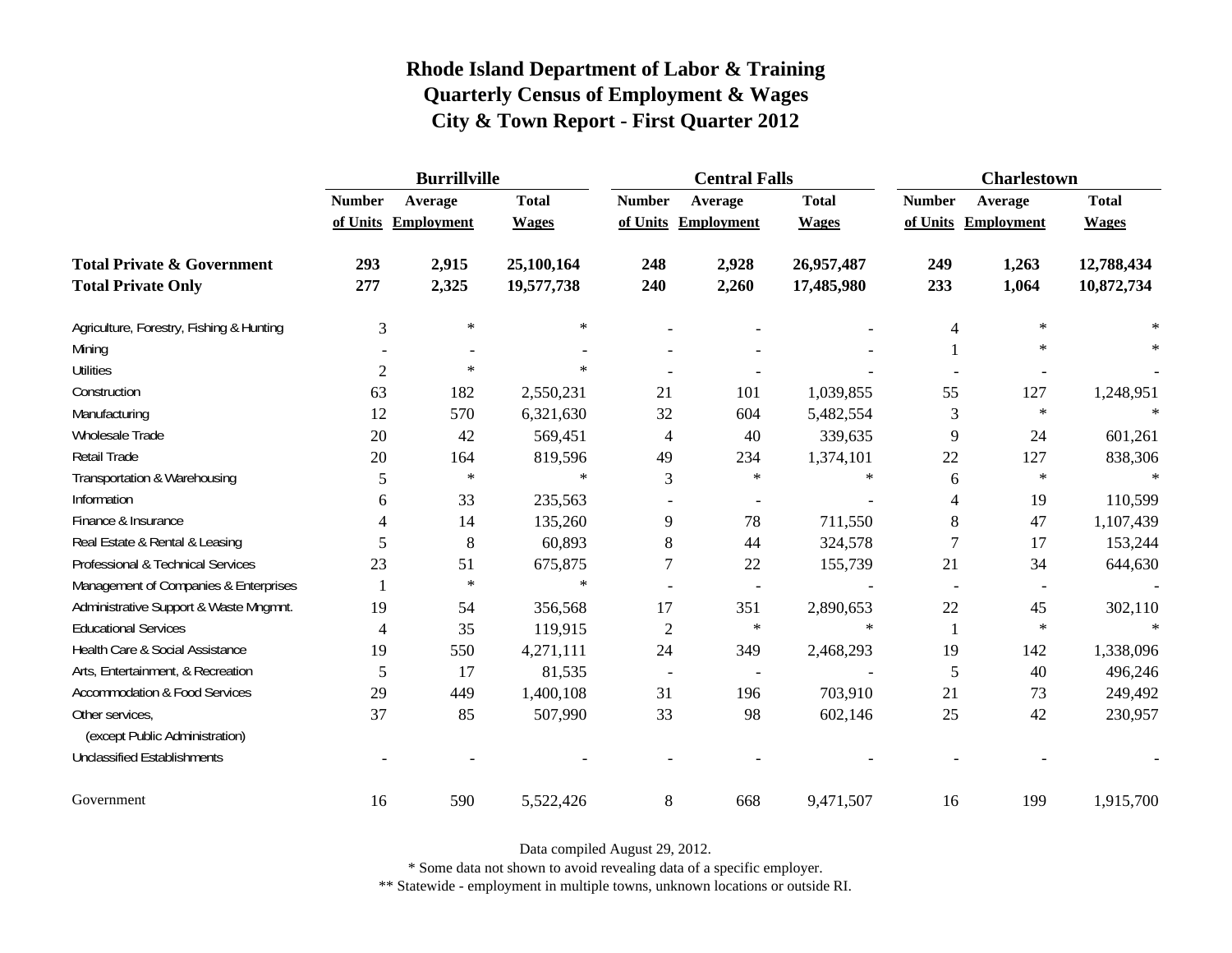|                                                   | Coventry      |                     |              |                | <b>Cranston</b>     |              | <b>Cumberland</b> |                     |              |
|---------------------------------------------------|---------------|---------------------|--------------|----------------|---------------------|--------------|-------------------|---------------------|--------------|
|                                                   | <b>Number</b> | Average             | <b>Total</b> | <b>Number</b>  | Average             | <b>Total</b> | <b>Number</b>     | Average             | <b>Total</b> |
|                                                   |               | of Units Employment | <b>Wages</b> |                | of Units Employment | <b>Wages</b> |                   | of Units Employment | <b>Wages</b> |
| <b>Total Private &amp; Government</b>             | 686           | 7,352               | 66,356,185   | 2,406          | 33,880              | 380,449,236  | 836               | 9,447               | 109,868,233  |
| <b>Total Private Only</b>                         | 668           | 6,029               | 49,552,162   | 2,378          | 27,561              | 270,255,003  | 819               | 8,316               | 97,696,109   |
| Agriculture, Forestry, Fishing & Hunting          | $\mathbf{2}$  | $\ast$              | $\ast$       | 5              | $\ast$              | $\ast$       |                   | $\ast$              | $\ast$       |
| Mining                                            |               | $\ast$              | $\ast$       | 3              | $\ast$              | $\ast$       |                   | $\star$             |              |
| <b>Utilities</b>                                  |               |                     |              | $\overline{c}$ | ∗                   | $\ast$       |                   | $\ast$              | $\ast$       |
| Construction                                      | 129           | 357                 | 3,089,329    | 222            | 952                 | 11,942,967   | 121               | 591                 | 10,675,290   |
| Manufacturing                                     | 37            | 444                 | 8,436,259    | 166            | 3,903               | 52,038,627   | 41                | 1,535               | 16,650,749   |
| Wholesale Trade                                   | 32            | 242                 | 4,448,573    | 165            | 1,510               | 20,035,481   | 66                | 801                 | 12,235,492   |
| Retail Trade                                      | 90            | 1,667               | 10,455,110   | 295            | 4,503               | 31,358,960   | 78                | 910                 | 5,748,129    |
| Transportation & Warehousing                      | 9             | 232                 | 2,115,320    | 52             | 569                 | 6,088,210    | $20\,$            | 476                 | 4,523,874    |
| Information                                       | 10            | 26                  | 329,666      | 36             | 2,046               | 35,098,495   | 20                | 137                 | 1,069,564    |
| Finance & Insurance                               | 21            | 152                 | 1,679,653    | 110            | 703                 | 8,326,995    | 35                | 152                 | 1,758,170    |
| Real Estate & Rental & Leasing                    | 14            | 37                  | 305,514      | 70             | 347                 | 5,067,345    | 34                | 113                 | 1,196,271    |
| Professional & Technical Services                 | 55            | 240                 | 3,083,793    | 255            | 1,678               | 24,373,035   | 86                | 229                 | 3,748,927    |
| Management of Companies & Enterprises             | 5             | 52                  | 687,644      | 13             | 284                 | 4,691,317    | 8                 | $\ast$              | $\ast$       |
| Administrative Support & Waste Mngmnt.            | 58            | 233                 | 1,953,874    | 179            | 2,293               | 17,444,679   | 49                | 164                 | 1,566,811    |
| <b>Educational Services</b>                       | 9             | 99                  | 553,920      | 32             | 343                 | 2,235,039    | 15                | 186                 | 1,422,573    |
| Health Care & Social Assistance                   | 41            | 1,011               | 7,720,638    | 282            | 4,001               | 30,122,177   | 71                | 867                 | 7,180,737    |
| Arts, Entertainment, & Recreation                 | 6             | 16                  | 57,259       | 28             | 211                 | 939,549      | $\overline{7}$    | 61                  | 258,691      |
| <b>Accommodation &amp; Food Services</b>          | 62            | 936                 | 3,105,359    | 168            | 2,650               | 9,844,781    | 54                | 619                 | 2,154,137    |
| Other services,<br>(except Public Administration) | 86            | 272                 | 1,487,287    | 293            | 1,534               | 10,221,090   | 111               | 521                 | 3,456,176    |
| <b>Unclassified Establishments</b>                |               | $\ast$              | $\ast$       | $\mathfrak{2}$ | $\ast$              | $\ast$       |                   |                     |              |
| Government                                        | 18            | 1,323               | 16,804,023   | 28             | 6,319               | 110,194,233  | 17                | 1,131               | 12,172,124   |

Data compiled August 29, 2012.

\* Some data not shown to avoid revealing data of a specific employer.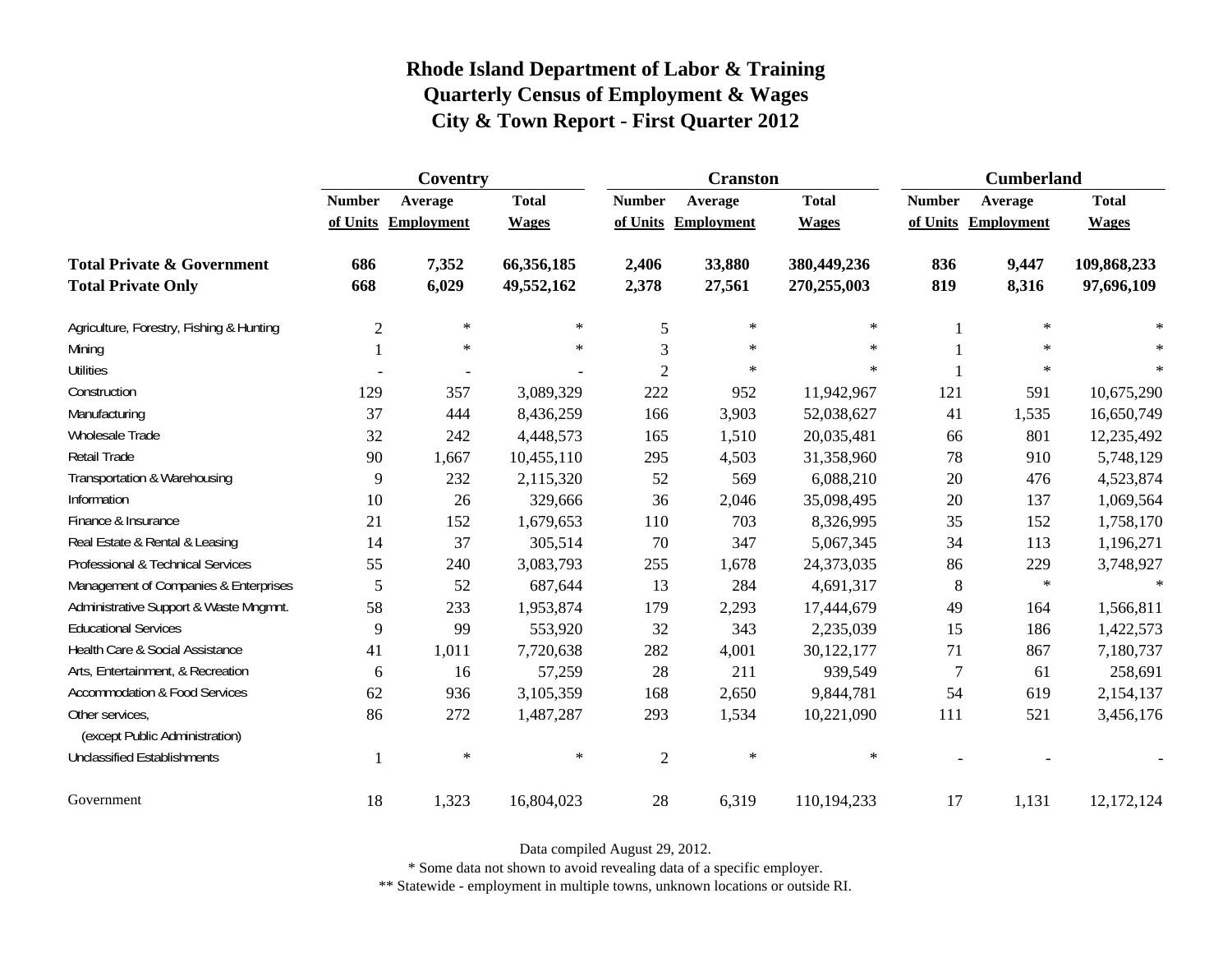|                                                   | <b>East Greenwich</b> |                     |              |               | <b>East Providence</b> |              | <b>Exeter</b>  |                     |              |
|---------------------------------------------------|-----------------------|---------------------|--------------|---------------|------------------------|--------------|----------------|---------------------|--------------|
|                                                   | <b>Number</b>         | Average             | <b>Total</b> | <b>Number</b> | Average                | <b>Total</b> | <b>Number</b>  | Average             | <b>Total</b> |
|                                                   |                       | of Units Employment | <b>Wages</b> |               | of Units Employment    | <b>Wages</b> |                | of Units Employment | <b>Wages</b> |
| <b>Total Private &amp; Government</b>             | 760                   | 6,717               | 76,678,352   | 1,428         | 20,441                 | 213,338,813  | 172            | 1,454               | 11,644,000   |
| <b>Total Private Only</b>                         | 746                   | 6,013               | 67,586,730   | 1,406         | 18,893                 | 192,865,382  | 167            | 1,381               | 10,820,822   |
| Agriculture, Forestry, Fishing & Hunting          | 3                     | $\ast$              | $\ast$       |               |                        |              | 6              | 33                  | 238,866      |
| Mining                                            |                       |                     |              |               |                        |              |                |                     |              |
| <b>Utilities</b>                                  |                       |                     |              |               |                        |              |                |                     |              |
| Construction                                      | 44                    | 219                 | 6,918,712    | 181           | 754                    | 11,442,890   | 26             | 67                  | 655,930      |
| Manufacturing                                     | 26                    | 291                 | 5,284,254    | 90            | 2,110                  | 24,583,399   | 7              | 36                  | 364,856      |
| <b>Wholesale Trade</b>                            | 62                    | 216                 | 6,263,561    | 103           | 1,219                  | 16,396,613   | 9              | $\ast$              | $\ast$       |
| Retail Trade                                      | 63                    | 718                 | 5,956,169    | 140           | 1,736                  | 12,409,861   | 15             | 64                  | 492,148      |
| Transportation & Warehousing                      | 7                     | 148                 | 1,153,250    | 35            | 303                    | 2,329,657    | 6              | $\ast$              | $\ast$       |
| Information                                       | 17                    | 56                  | 934,776      | 20            | 297                    | 4,546,507    | $\overline{2}$ | $\ast$              |              |
| Finance & Insurance                               | 42                    | 230                 | 4,142,803    | 88            | 2,697                  | 37,064,586   | 3              | $\star$             | $\ast$       |
| Real Estate & Rental & Leasing                    | 32                    | 124                 | 1,401,485    | 41            | 189                    | 2,147,571    | 7              | 10                  | 82,262       |
| Professional & Technical Services                 | 125                   | 621                 | 9,876,144    | 171           | 1,115                  | 14,738,577   | 15             | $\ast$              |              |
| Management of Companies & Enterprises             | 7                     | $\ast$              | $\ast$       | 6             | 85                     | 1,892,653    | $\overline{2}$ | $\ast$              | $\ast$       |
| Administrative Support & Waste Mngmnt.            | 49                    | 246                 | 2,644,084    | 96            | 953                    | 7,402,777    | 23             | 141                 | 1,415,842    |
| <b>Educational Services</b>                       | 14                    | 203                 | 1,762,510    | 15            | 387                    | 3,651,332    | 1              | $\ast$              |              |
| Health Care & Social Assistance                   | 101                   | 1,422               | 12,412,733   | 143           | 4,400                  | 41,918,197   | 9              | 145                 | 1,204,722    |
| Arts, Entertainment, & Recreation                 | 13                    | 127                 | 719,201      | 29            | 507                    | 2,422,429    | 5              | $\ast$              | $\star$      |
| <b>Accommodation &amp; Food Services</b>          | 64                    | 988                 | 4,204,168    | 110           | 1,482                  | 5,209,136    | 16             | 136                 | 483,590      |
| Other services,<br>(except Public Administration) | 76                    | 278                 | 1,558,105    | 137           | 661                    | 4,708,397    | 15             | 30                  | 170,623      |
| <b>Unclassified Establishments</b>                |                       | $\ast$              | $\ast$       | $\mathbf{1}$  | $\ast$                 | $\ast$       |                |                     |              |
| Government                                        | 14                    | 704                 | 9,091,622    | 22            | 1,548                  | 20,473,431   | $\sqrt{5}$     | 73                  | 823,178      |

Data compiled August 29, 2012.

\* Some data not shown to avoid revealing data of a specific employer.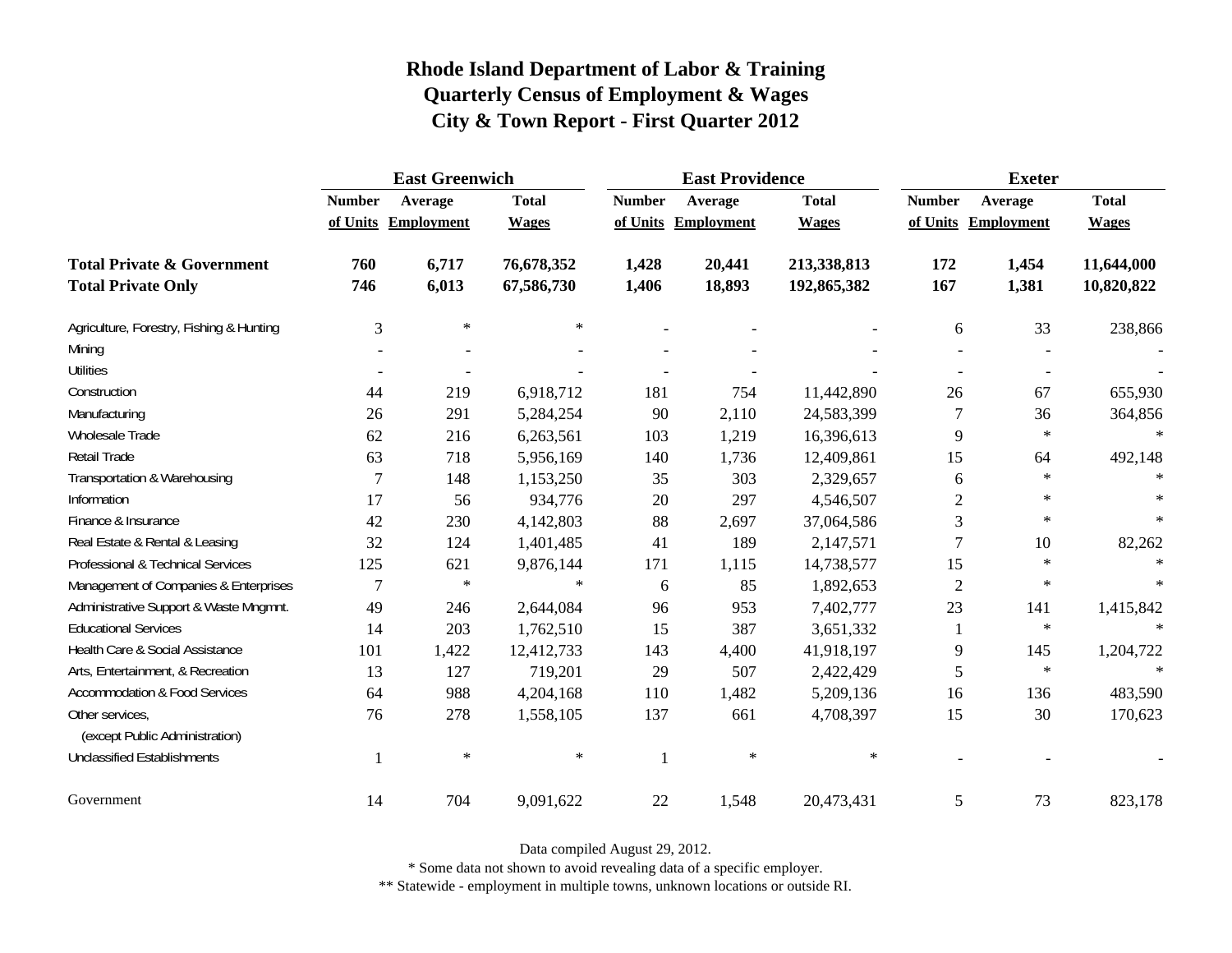|                                                   |                | Foster              |              |                | Glocester           |              | Hopkinton     |                     |              |
|---------------------------------------------------|----------------|---------------------|--------------|----------------|---------------------|--------------|---------------|---------------------|--------------|
|                                                   | <b>Number</b>  | Average             | <b>Total</b> | <b>Number</b>  | Average             | <b>Total</b> | <b>Number</b> | Average             | <b>Total</b> |
|                                                   |                | of Units Employment | <b>Wages</b> |                | of Units Employment | <b>Wages</b> |               | of Units Employment | <b>Wages</b> |
| <b>Total Private &amp; Government</b>             | 92             | 397                 | 3,500,269    | 204            | 1,493               | 11,738,311   | 198           | 1,136               | 10,892,918   |
| <b>Total Private Only</b>                         | 86             | 295                 | 2,569,336    | 187            | 973                 | 6,711,631    | 187           | 1,022               | 9,626,213    |
| Agriculture, Forestry, Fishing & Hunting          | $\overline{c}$ | $\ast$              | $\ast$       | 3              | ∗                   | ∗            | 3             | $\ast$              |              |
| Mining                                            |                |                     |              |                |                     |              |               | $\ast$              |              |
| <b>Utilities</b>                                  |                |                     |              |                |                     |              |               |                     |              |
| Construction                                      | 18             | 31                  | 281,647      | 60             | 107                 | 933,786      | 53            | 123                 | 1,167,621    |
| Manufacturing                                     | 4              | $\ast$              | $\ast$       |                | $\ast$              | $\ast$       | 26            | 369                 | 4,628,257    |
| Wholesale Trade                                   | 3              | $\ast$              | $\ast$       | $\overline{7}$ | 5                   | 68,326       | 6             | 24                  | 356,028      |
| Retail Trade                                      |                | 12                  | 53,218       | 21             | 194                 | 980,267      | 18            | 101                 | 582,259      |
| Transportation & Warehousing                      |                | $\ast$              | $\ast$       | 5              | 57                  | 514,030      | 1             | $\ast$              | $\ast$       |
| Information                                       | $\overline{c}$ | $\ast$              | $\ast$       | 3              | $\ast$              | $\ast$       | 5             | 16                  | 67,569       |
| Finance & Insurance                               | $\overline{2}$ | $\ast$              | $\ast$       | 8              | 24                  | 270,194      |               | $\ast$              |              |
| Real Estate & Rental & Leasing                    |                | $\theta$            | 0            | 3              | $\ast$              | $\ast$       | 3             | $\ast$              |              |
| Professional & Technical Services                 | 11             | 14                  | 175,800      | 10             | 63                  | 1,193,325    | 15            | 45                  | 909,016      |
| Management of Companies & Enterprises             |                | $\ast$              | $\ast$       | $\Omega$       | $\ast$              | $\ast$       | 1             | $\ast$              | $\ast$       |
| Administrative Support & Waste Mngmnt.            | 13             | 18                  | 64,927       | 10             | 16                  | 92,945       | 14            | 13                  | 90,032       |
| <b>Educational Services</b>                       |                | $\ast$              | $\ast$       |                | $\ast$              | $\ast$       | $\mathbf{0}$  | $\boldsymbol{0}$    | $\Omega$     |
| Health Care & Social Assistance                   | 8              | 68                  | 438,015      | 15             | 256                 | 1,467,906    | 15            | 193                 | 1,221,605    |
| Arts, Entertainment, & Recreation                 |                | $\ast$              | $\ast$       | 3              | $\ast$              | $\ast$       | 6             | 49                  | 207,922      |
| <b>Accommodation &amp; Food Services</b>          | 6              | 33                  | 95,239       | 19             | 165                 | 468,959      | 8             | 45                  | 138,113      |
| Other services,<br>(except Public Administration) | 4              | 11                  | 43,491       | 18             | 37                  | 339,188      | 11            | 29                  | 115,500      |
| <b>Unclassified Establishments</b>                |                | $\ast$              | $\ast$       |                |                     |              |               |                     |              |
| Government                                        | 6              | 102                 | 930,933      | 17             | 520                 | 5,026,680    | 11            | 114                 | 1,266,705    |

Data compiled August 29, 2012.

\* Some data not shown to avoid revealing data of a specific employer.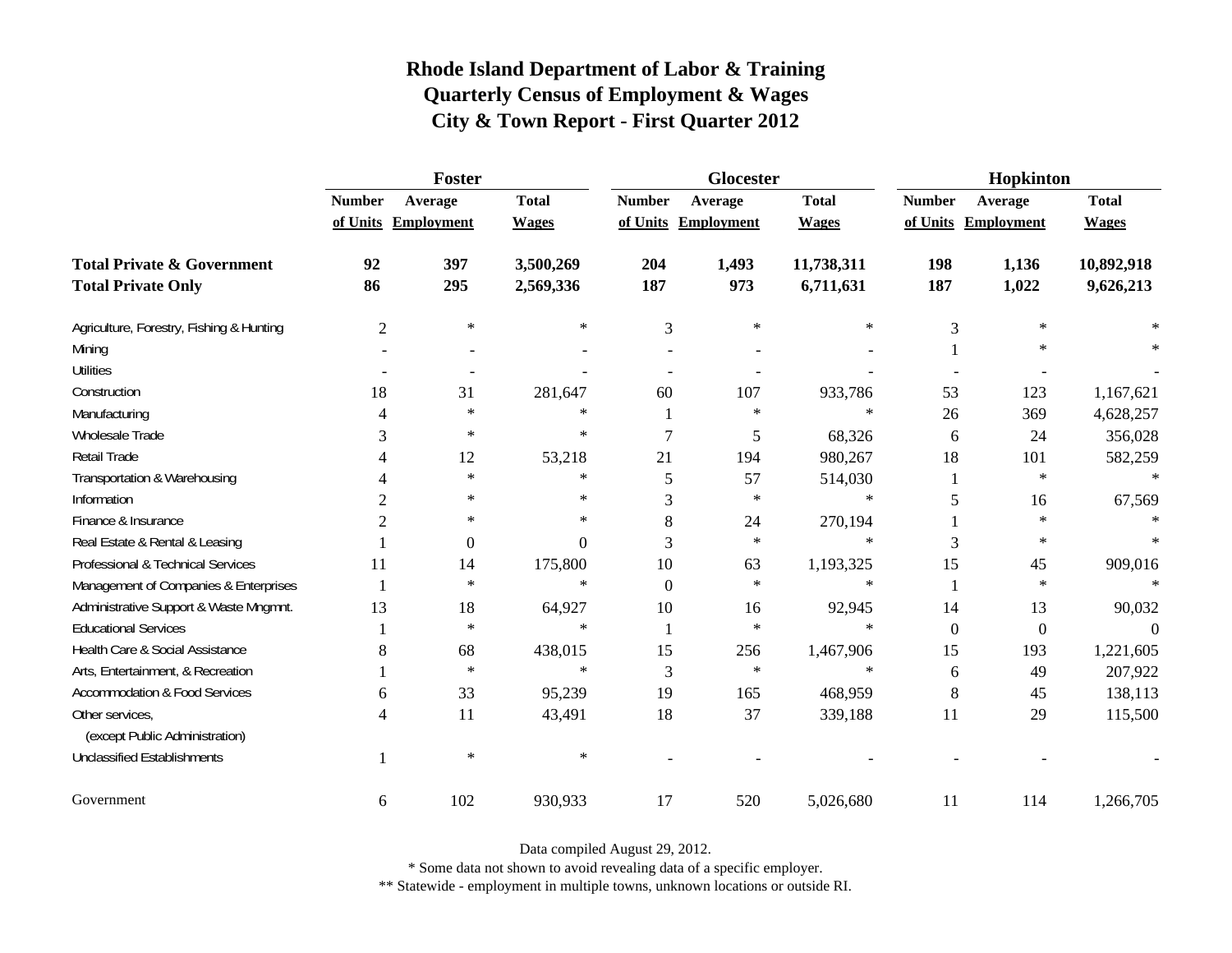|                                                   | <b>Jamestown</b> |                     |              |                | <b>Johnston</b>   |              | <b>Lincoln</b> |                     |              |
|---------------------------------------------------|------------------|---------------------|--------------|----------------|-------------------|--------------|----------------|---------------------|--------------|
|                                                   | <b>Number</b>    | Average             | <b>Total</b> | <b>Number</b>  | Average           | <b>Total</b> | <b>Number</b>  | Average             | <b>Total</b> |
|                                                   |                  | of Units Employment | <b>Wages</b> | of Units       | <b>Employment</b> | <b>Wages</b> |                | of Units Employment | <b>Wages</b> |
| <b>Total Private &amp; Government</b>             | 206              | 1,097               | 10,984,522   | 1,057          | 10,870            | 122,408,289  | 728            | 12,105              | 148,157,910  |
| <b>Total Private Only</b>                         | 191              | 809                 | 8,422,869    | 1,044          | 9,832             | 106,377,734  | 706            | 10,921              | 132,358,608  |
| Agriculture, Forestry, Fishing & Hunting          | $\overline{2}$   | $\ast$              | $\ast$       | 10             | 13                | 41,842       | $\overline{c}$ | $\ast$              | $\ast$       |
| Mining                                            |                  |                     |              |                | $\ast$            | $\ast$       |                |                     |              |
| <b>Utilities</b>                                  |                  |                     |              | 3              | $\ast$            | $\ast$       |                | $\ast$              |              |
| Construction                                      | 23               | 115                 | 1,983,237    | 167            | 578               | 7,212,940    | 91             | 622                 | 8,033,724    |
| Manufacturing                                     | 4                | $\ast$              | $\ast$       | 85             | 998               | 8,513,525    | 41             | 1,732               | 25,579,247   |
| Wholesale Trade                                   | 13               | 40                  | 1,210,157    | 54             | 312               | 4,152,598    | 69             | 587                 | 8,102,751    |
| Retail Trade                                      | 14               | 103                 | 533,160      | 137            | 1,511             | 11,175,707   | 57             | 904                 | 6,312,822    |
| Transportation & Warehousing                      | 3                | $\ast$              | $\ast$       | 38             | 241               | 2,560,148    | 16             | 520                 | 4,938,602    |
| Information                                       | 7                | 13                  | 122,180      | 14             | 61                | 1,133,957    | 16             | 271                 | 3,684,570    |
| Finance & Insurance                               | 4                | 9                   | 86,189       | 26             | 1,344             | 35,580,669   | 31             | 2,133               | 35,386,426   |
| Real Estate & Rental & Leasing                    | 6                | $\ast$              | $\ast$       | 32             | 283               | 2,890,392    | 21             | 34                  | 290,691      |
| Professional & Technical Services                 | 37               | 73                  | 1,071,974    | $70\,$         | 153               | 1,516,632    | 103            | 630                 | 11,825,156   |
| Management of Companies & Enterprises             |                  | $\ast$              | $\ast$       | $\overline{2}$ | $\ast$            | $\ast$       | 11             | 193                 | 4,209,389    |
| Administrative Support & Waste Mngmnt.            | 15               | 37                  | 318,090      | 98             | 1,271             | 9,269,935    | 43             | 224                 | 1,872,557    |
| <b>Educational Services</b>                       | 4                | $\ast$              | $\ast$       | 11             | 27                | 178,300      | 7              | 88                  | 752,189      |
| Health Care & Social Assistance                   | 14               | 124                 | 1,122,280    | 101            | 1,436             | 13,155,653   | 65             | 844                 | 7,001,629    |
| Arts, Entertainment, & Recreation                 | 8                | 56                  | 439,379      | $\,8\,$        | 40                | 185,777      | 11             | 1,036               | 8,973,295    |
| <b>Accommodation &amp; Food Services</b>          | 14               | 129                 | 531,247      | 75             | 912               | 3,255,829    | 54             | 824                 | 3,123,059    |
| Other services,<br>(except Public Administration) | 22               | 65                  | 625,763      | 112            | 498               | 3,424,802    | 65             | 224                 | 1,154,555    |
| <b>Unclassified Establishments</b>                |                  |                     |              |                |                   |              | $\overline{c}$ | $\ast$              | $\ast$       |
| Government                                        | 15               | 288                 | 2,561,653    | 13             | 1,038             | 16,030,555   | $22\,$         | 1,184               | 15,799,302   |

Data compiled August 29, 2012.

\* Some data not shown to avoid revealing data of a specific employer.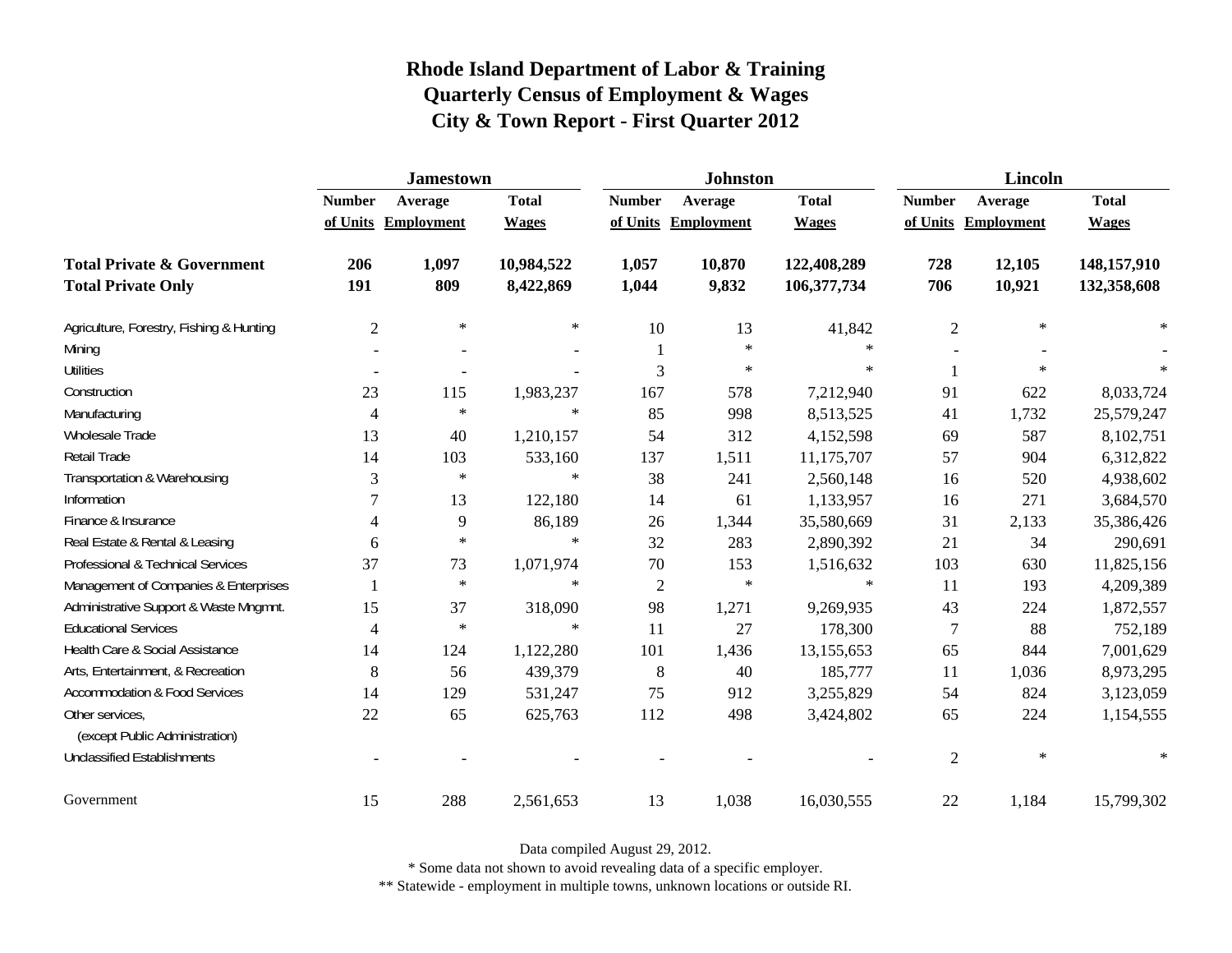|                                                   | <b>Little Compton</b> |                     |              |               | <b>Middletown</b>   |              | <b>Narragansett</b> |                     |              |
|---------------------------------------------------|-----------------------|---------------------|--------------|---------------|---------------------|--------------|---------------------|---------------------|--------------|
|                                                   | <b>Number</b>         | Average             | <b>Total</b> | <b>Number</b> | Average             | <b>Total</b> | <b>Number</b>       | Average             | <b>Total</b> |
|                                                   |                       | of Units Employment | <b>Wages</b> |               | of Units Employment | <b>Wages</b> |                     | of Units Employment | <b>Wages</b> |
| <b>Total Private &amp; Government</b>             | 149                   | 501                 | 4,654,102    | 745           | 9,812               | 106,175,299  | 469                 | 3,746               | 34,629,133   |
| <b>Total Private Only</b>                         | 143                   | 376                 | 3,283,582    | 732           | 9,175               | 97,614,649   | 450                 | 2,721               | 20,873,489   |
| Agriculture, Forestry, Fishing & Hunting          | 8                     | 17                  | 74,745       | 6             | 53                  | 331,624      | 7                   | 14                  | 188,512      |
| Mining                                            |                       |                     |              |               | $\ast$              | ∗            |                     |                     |              |
| <b>Utilities</b>                                  |                       |                     |              |               | $\ast$              | $\ast$       |                     |                     |              |
| Construction                                      | 30                    | 103                 | 989,581      | 68            | 302                 | 3,767,028    | 39                  | 66                  | 630,863      |
| Manufacturing                                     | $\mathbf{2}$          | $\ast$              | $\ast$       | 17            | 300                 | 6,662,316    | 16                  | 85                  | 1,129,560    |
| Wholesale Trade                                   | 5                     | $\tau$              | 111,704      | 28            | 129                 | 1,602,366    | 24                  | 81                  | 845,002      |
| Retail Trade                                      | $\tau$                | 26                  | 105,296      | 101           | 1,458               | 10,183,603   | 50                  | 595                 | 3,348,670    |
| Transportation & Warehousing                      | $\sqrt{2}$            | $\ast$              | $\ast$       | 10            | 153                 | 1,399,700    | 8                   | 68                  | 567,693      |
| Information                                       |                       | $\ast$              | $\ast$       | 14            | 300                 | 5,712,061    | 7                   | 18                  | 716,413      |
| Finance & Insurance                               | 3                     | $\ast$              | $\ast$       | 31            | 560                 | 9,295,298    | 13                  | 45                  | 916,101      |
| Real Estate & Rental & Leasing                    | 3                     | $\ast$              | $\ast$       | 35            | 103                 | 1,085,294    | 27                  | 90                  | 829,223      |
| Professional & Technical Services                 | 19                    | 20                  | 400,655      | 109           | 1,844               | 30,860,914   | 52                  | 83                  | 2,155,465    |
| Management of Companies & Enterprises             | $\Omega$              | $\boldsymbol{0}$    | $\Omega$     | 6             | 292                 | 5,009,963    | $\overline{2}$      | $\ast$              | $\star$      |
| Administrative Support & Waste Mngmnt.            | 20                    | 18                  | 148,600      | 43            | 110                 | 928,684      | 28                  | 60                  | 600,412      |
| <b>Educational Services</b>                       |                       | $\ast$              | $\ast$       | 10            | $\ast$              | $\ast$       | 6                   | 3                   | 15,796       |
| Health Care & Social Assistance                   | 5                     | 13                  | 139,775      | 76            | 1,418               | 9,868,642    | 45                  | 521                 | 4,503,852    |
| Arts, Entertainment, & Recreation                 | 7                     | 18                  | 163,009      | 13            | 94                  | 467,545      | 14                  | 53                  | 409,110      |
| <b>Accommodation &amp; Food Services</b>          | 8                     | 44                  | 117,245      | 90            | 1,304               | 5,297,261    | 71                  | 789                 | 2,750,739    |
| Other services,<br>(except Public Administration) | 22                    | 62                  | 331,562      | 73            | 474                 | 2,240,725    | 40                  | 146                 | 910,054      |
| <b>Unclassified Establishments</b>                |                       |                     |              |               |                     |              | 1                   | $\ast$              | $\ast$       |
| Government                                        | 6                     | 125                 | 1,370,520    | 13            | 637                 | 8,560,650    | 19                  | 1,025               | 13,755,644   |

Data compiled August 29, 2012.

\* Some data not shown to avoid revealing data of a specific employer.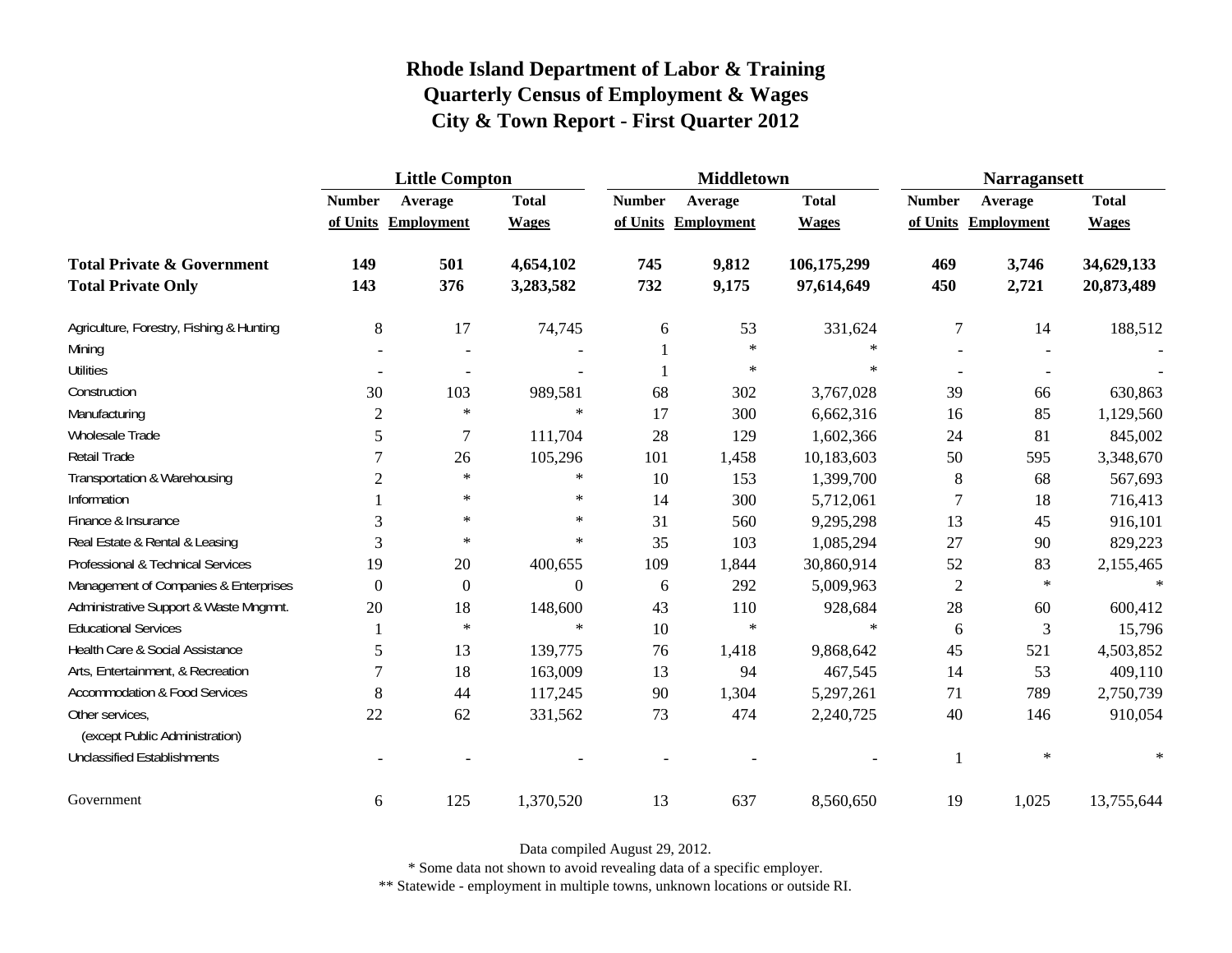|                                                   | <b>Newport</b> |                     |              |                     | <b>New Shoreham</b> |                  | <b>North Kingstown</b> |                     |              |
|---------------------------------------------------|----------------|---------------------|--------------|---------------------|---------------------|------------------|------------------------|---------------------|--------------|
|                                                   | <b>Number</b>  | Average             | <b>Total</b> | <b>Number</b>       | Average             | <b>Total</b>     | <b>Number</b>          | Average             | <b>Total</b> |
|                                                   |                | of Units Employment | <b>Wages</b> | of Units Employment |                     | <b>Wages</b>     |                        | of Units Employment | <b>Wages</b> |
| <b>Total Private &amp; Government</b>             | 1,241          | 16,224              | 206,934,767  | 214                 | 410                 | 4,261,688        | 988                    | 14,203              | 161,665,685  |
| <b>Total Private Only</b>                         | 1,205          | 10,906              | 89,875,680   | 200                 | 300                 | 3,129,385        | 967                    | 12,748              | 142,877,076  |
| Agriculture, Forestry, Fishing & Hunting          | 5              | $\ast$              | $\ast$       | 3                   | $\ast$              | $\ast$           | 12                     | 47                  | 1,319,432    |
| Mining                                            |                |                     |              |                     |                     |                  |                        |                     |              |
| <b>Utilities</b>                                  |                |                     |              | $\overline{c}$      | $\ast$              | $\ast$           | $\overline{c}$         | $\ast$              | $\ast$       |
| Construction                                      | 84             | 361                 | 3,953,316    | 34                  | 64                  | 764,129          | 108                    | 320                 | 3,577,948    |
| Manufacturing                                     | 28             | 141                 | 1,383,073    | 6                   | 10                  | 51,059           | 67                     | 4,653               | 71,781,535   |
| Wholesale Trade                                   | 44             | 141                 | 2,236,880    |                     | $\ast$              | $\ast$           | 96                     | 639                 | 10,054,077   |
| <b>Retail Trade</b>                               | 195            | 1,321               | 7,594,218    | 38                  | 50                  | 357,730          | 103                    | 1,823               | 11,964,842   |
| Transportation & Warehousing                      | 46             | 195                 | 1,404,495    | 4                   | 5                   | 29,673           | 37                     | 448                 | 4,163,277    |
| Information                                       | 26             | 230                 | 2,421,350    | $\overline{c}$      | $\ast$              | $\ast$           | 17                     | 138                 | 1,968,734    |
| Finance & Insurance                               | 39             | 182                 | 2,811,295    |                     | $\ast$              | $\ast$           | 37                     | 211                 | 3,033,125    |
| Real Estate & Rental & Leasing                    | 56             | 353                 | 3,094,122    | 14                  | 30                  | 186,601          | 23                     | 58                  | 620,365      |
| Professional & Technical Services                 | 139            | 648                 | 10,292,843   | 5                   | 4                   | 28,524           | 123                    | 390                 | 6,261,547    |
| Management of Companies & Enterprises             | 7              | $\ast$              | $\ast$       | $\mathbf{1}$        | $\ast$              | $\ast$           | 12                     | 604                 | 6,974,313    |
| Administrative Support & Waste Mngmnt.            | 83             | 294                 | 2,841,299    | 12                  | 20                  | 145,855          | 66                     | 350                 | 2,436,825    |
| <b>Educational Services</b>                       | 14             | 924                 | 8,174,388    |                     | $\boldsymbol{0}$    | $\boldsymbol{0}$ | 19                     | 104                 | 727,014      |
| Health Care & Social Assistance                   | 81             | 1,700               | 16,561,961   | $\overline{c}$      | $\ast$              | $\ast$           | 71                     | 1,505               | 10,225,694   |
| Arts, Entertainment, & Recreation                 | 49             | 662                 | 5,328,471    | 9                   | 5                   | 71,969           | 26                     | 181                 | 980,792      |
| <b>Accommodation &amp; Food Services</b>          | 172            | 2,914               | 15, 127, 777 | 52                  | 58                  | 396,027          | 63                     | 816                 | 2,958,524    |
| Other services,<br>(except Public Administration) | 137            | 658                 | 5,262,820    | 13                  | 15                  | 91,872           | 85                     | 391                 | 2,405,556    |
| <b>Unclassified Establishments</b>                |                |                     |              |                     |                     |                  |                        |                     |              |
| Government                                        | 36             | 5,318               | 117,059,087  | 14                  | 110                 | 1,132,303        | 21                     | 1,455               | 18,788,609   |

Data compiled August 29, 2012.

\* Some data not shown to avoid revealing data of a specific employer.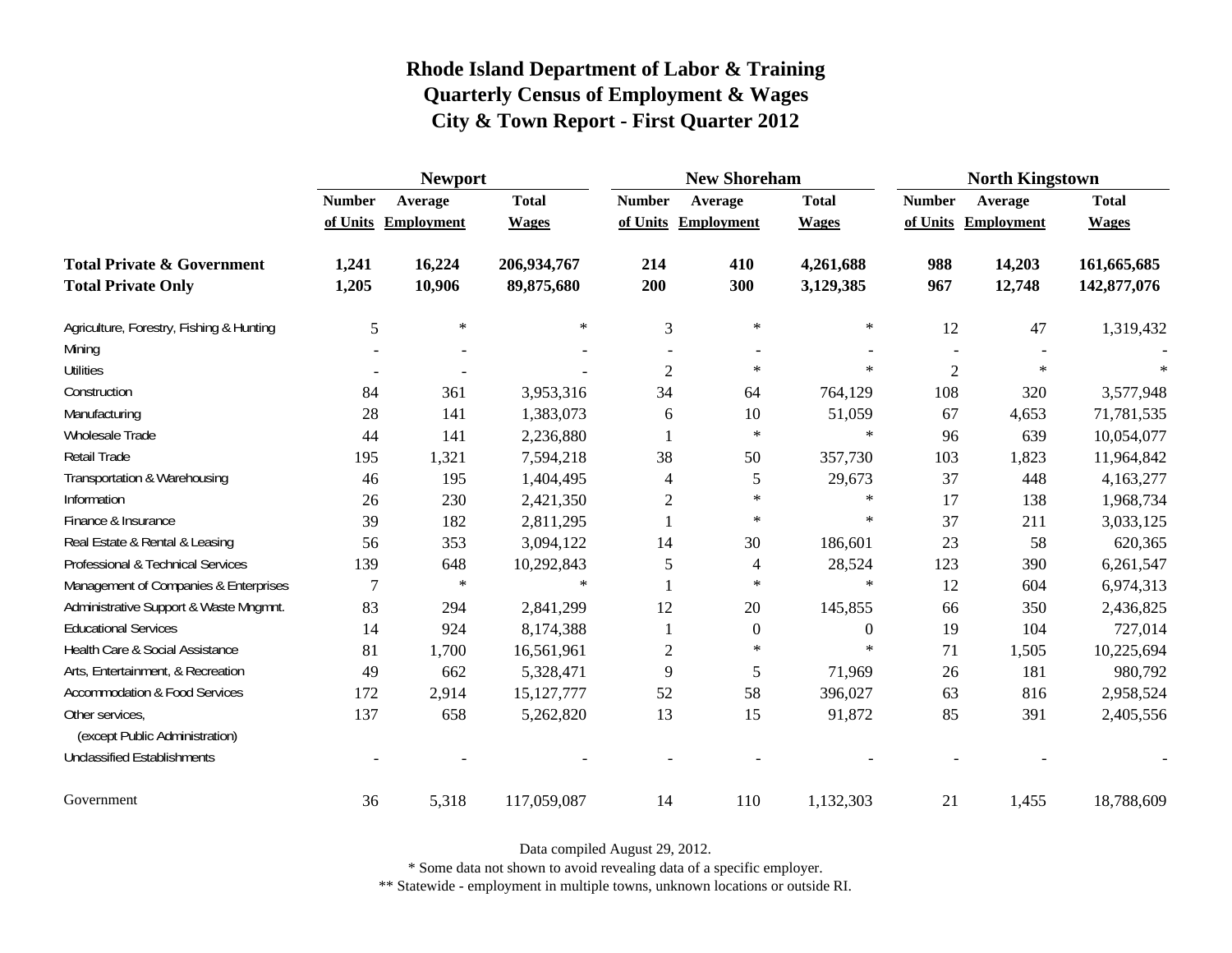|                                                   | <b>North Providence</b> |                     |              |                          | <b>North Smithfield</b>  |              | <b>Pawtucket</b> |                     |              |
|---------------------------------------------------|-------------------------|---------------------|--------------|--------------------------|--------------------------|--------------|------------------|---------------------|--------------|
|                                                   | <b>Number</b>           | Average             | <b>Total</b> | <b>Number</b>            | Average                  | <b>Total</b> | <b>Number</b>    | Average             | <b>Total</b> |
|                                                   |                         | of Units Employment | <b>Wages</b> |                          | of Units Employment      | <b>Wages</b> |                  | of Units Employment | <b>Wages</b> |
| <b>Total Private &amp; Government</b>             | 704                     | 6,771               | 57,945,739   | 372                      | 4,485                    | 37,938,383   | 1,507            | 23,376              | 294,435,254  |
| <b>Total Private Only</b>                         | 694                     | 5,844               | 45,180,733   | 363                      | 4,093                    | 33,041,790   | 1,483            | 21,231              | 261,259,641  |
| Agriculture, Forestry, Fishing & Hunting          | 1                       | $\ast$              | $\ast$       | $\overline{2}$           | $\ast$                   | $\ast$       |                  |                     |              |
| Mining                                            |                         |                     |              | $\overline{2}$           | $\ast$                   | $\ast$       |                  |                     |              |
| <b>Utilities</b>                                  |                         |                     |              |                          |                          |              | 3                | $\ast$              |              |
| Construction                                      | 77                      | 169                 | 2,225,075    | 67                       | 137                      | 1,284,475    | 128              | 918                 | 12,385,070   |
| Manufacturing                                     | 38                      | 272                 | 2,120,063    | 18                       | 511                      | 5,167,712    | 141              | 3,727               | 37,989,627   |
| <b>Wholesale Trade</b>                            | 27                      | 83                  | 978,673      | 24                       | 137                      | 1,861,359    | 74               | 522                 | 5,971,740    |
| Retail Trade                                      | 99                      | 916                 | 5,450,237    | 36                       | 989                      | 6,034,033    | 165              | 1,387               | 9,223,657    |
| Transportation & Warehousing                      | 16                      | 115                 | 783,367      | 14                       | 348                      | 3,644,333    | 39               | 530                 | 4,531,419    |
| Information                                       | $\overline{7}$          | 30                  | 259,272      | $\overline{4}$           | 14                       | 142,658      | 19               | 103                 | 2,255,597    |
| Finance & Insurance                               | 28                      | 126                 | 1,401,052    | 13                       | 44                       | 608,226      | 51               | 531                 | 8,405,780    |
| Real Estate & Rental & Leasing                    | 32                      | 120                 | 920,245      | 12                       | 25                       | 193,180      | 43               | 181                 | 1,608,423    |
| Professional & Technical Services                 | 57                      | 211                 | 2,455,521    | 44                       | 249                      | 3,541,701    | 127              | 688                 | 8,043,296    |
| Management of Companies & Enterprises             | $\overline{2}$          | $\ast$              | $\ast$       | $\overline{\phantom{a}}$ | $\overline{\phantom{a}}$ |              | 10               | $\ast$              | $\ast$       |
| Administrative Support & Waste Mngmnt.            | 46                      | 328                 | 1,566,546    | $22\,$                   | 157                      | 1,278,908    | 96               | 1,845               | 13,002,420   |
| <b>Educational Services</b>                       | $\overline{2}$          | $\ast$              | $\ast$       | 3                        | $\ast$                   | $\ast$       | 28               | 371                 | 2,985,247    |
| Health Care & Social Assistance                   | 86                      | 2,299               | 21,897,959   | 43                       | 849                      | 5,957,769    | 196              | 5,499               | 53,915,553   |
| Arts, Entertainment, & Recreation                 | 8                       | 65                  | 145,968      | 7                        | 45                       | 228,162      | 17               | 185                 | 1,278,054    |
| <b>Accommodation &amp; Food Services</b>          | 73                      | 775                 | 2,750,343    | 20                       | 391                      | 1,333,174    | 138              | 1,623               | 5,469,331    |
| Other services,<br>(except Public Administration) | 94                      | 309                 | 2,001,871    | 31                       | 159                      | 1,126,301    | 205              | 1,258               | 7,575,259    |
| <b>Unclassified Establishments</b>                | -1                      | $\ast$              | $\ast$       | $\mathbf{1}$             | $\ast$                   | $\ast$       | 3                | $\ast$              | $\ast$       |
| Government                                        | 10                      | 927                 | 12,765,006   | 9                        | 392                      | 4,896,593    | 24               | 2,145               | 33,175,613   |

Data compiled August 29, 2012.

\* Some data not shown to avoid revealing data of a specific employer.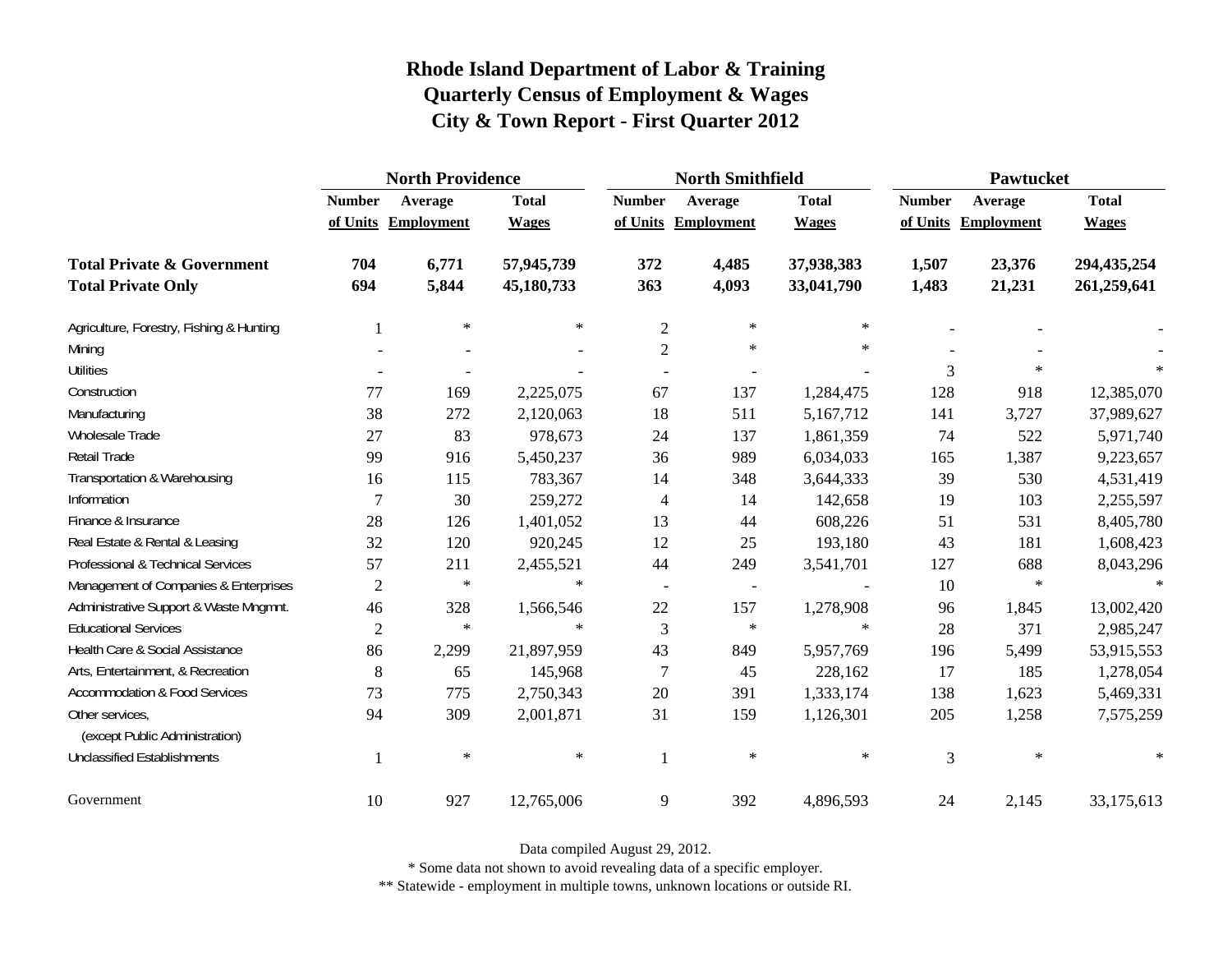|                                                   | Portsmouth    |                     |              |               | Providence          |               | <b>Richmond</b> |                          |              |
|---------------------------------------------------|---------------|---------------------|--------------|---------------|---------------------|---------------|-----------------|--------------------------|--------------|
|                                                   | <b>Number</b> | Average             | <b>Total</b> | <b>Number</b> | Average             | <b>Total</b>  | <b>Number</b>   | Average                  | <b>Total</b> |
|                                                   |               | of Units Employment | <b>Wages</b> |               | of Units Employment | <b>Wages</b>  |                 | of Units Employment      | <b>Wages</b> |
| <b>Total Private &amp; Government</b>             | 527           | 5,295               | 70,644,741   | 5,476         | 106,791             | 1,428,512,967 | 148             | 1,755                    | 16,735,817   |
| <b>Total Private Only</b>                         | 511           | 4,618               | 62,340,788   | 5,366         | 92,057              | 1,181,755,875 | 141             | 1,043                    | 7,431,110    |
| Agriculture, Forestry, Fishing & Hunting          | 16            | 30                  | 196,008      |               | $\ast$              | $\ast$        | 8               | 19                       | 207,635      |
| Mining                                            |               |                     |              |               | $\ast$              | $\ast$        |                 | $\ast$                   | $\ast$       |
| <b>Utilities</b>                                  |               | $\ast$              | $\ast$       | 6             | 569                 | 11,979,765    |                 |                          |              |
| Construction                                      | 73            | 241                 | 2,735,713    | 265           | 1,615               | 25,385,785    | 23              | 68                       | 660,579      |
| Manufacturing                                     | $22\,$        | 1,602               | 37,058,421   | 255           | 4,245               | 41,981,300    | 4               | $\ast$                   | $\ast$       |
| Wholesale Trade                                   | 27            | 108                 | 1,805,868    | 211           | 2,682               | 40,271,632    | 6               | $\star$                  | $\ast$       |
| <b>Retail Trade</b>                               | 57            | 432                 | 3,210,207    | 612           | 6,658               | 37,986,958    | 20              | 287                      | 1,843,809    |
| Transportation & Warehousing                      | 8             | 80                  | 571,174      | 74            | 646                 | 6,190,860     | 3               | $\ast$                   | $\ast$       |
| Information                                       | 11            | 73                  | 1,223,170    | 149           | 3,392               | 72,864,493    |                 | $\ast$                   | $\ast$       |
| Finance & Insurance                               | 18            | 68                  | 762,869      | 313           | 4,679               | 124,421,230   | 5               | 49                       | 539,321      |
| Real Estate & Rental & Leasing                    | 14            | 80                  | 702,735      | 186           | 1,474               | 14,400,668    |                 |                          |              |
| Professional & Technical Services                 | 65            | 147                 | 2,179,412    | 889           | 6,235               | 107,122,443   | 9               | 52                       | 594,300      |
| Management of Companies & Enterprises             | 3             | 5                   | 106,156      | 42            | 1,693               | 88,882,072    |                 | $\overline{\phantom{a}}$ |              |
| Administrative Support & Waste Mngmnt.            | 30            | 160                 | 1,080,915    | 296           | 6,806               | 49,853,873    | 14              | 51                       | 324,880      |
| <b>Educational Services</b>                       | 17            | 280                 | 2,666,700    | 110           | 12,153              | 148,930,256   | $\mathfrak{2}$  | $\ast$                   | $\star$      |
| Health Care & Social Assistance                   | 41            | 716                 | 4,778,025    | 592           | 25,289              | 331,863,122   | 10              | 82                       | 592,246      |
| Arts, Entertainment, & Recreation                 | 11            | 49                  | 357,028      | 51            | 928                 | 5,625,684     | 6               | 53                       | 197,924      |
| <b>Accommodation &amp; Food Services</b>          | 42            | 361                 | 1,462,141    | 539           | 8,529               | 40,471,991    | 17              | 220                      | 782,770      |
| Other services,<br>(except Public Administration) | 55            | 181                 | 1,427,264    | 770           | 4,451               | 33,407,760    | 12              | 26                       | 136,563      |
| <b>Unclassified Establishments</b>                |               |                     |              | 4             | $\ast$              | $\ast$        |                 |                          |              |
| Government                                        | 16            | 677                 | 8,303,953    | 110           | 14,734              | 246,757,092   | 7               | 712                      | 9,304,707    |

Data compiled August 29, 2012.

\* Some data not shown to avoid revealing data of a specific employer.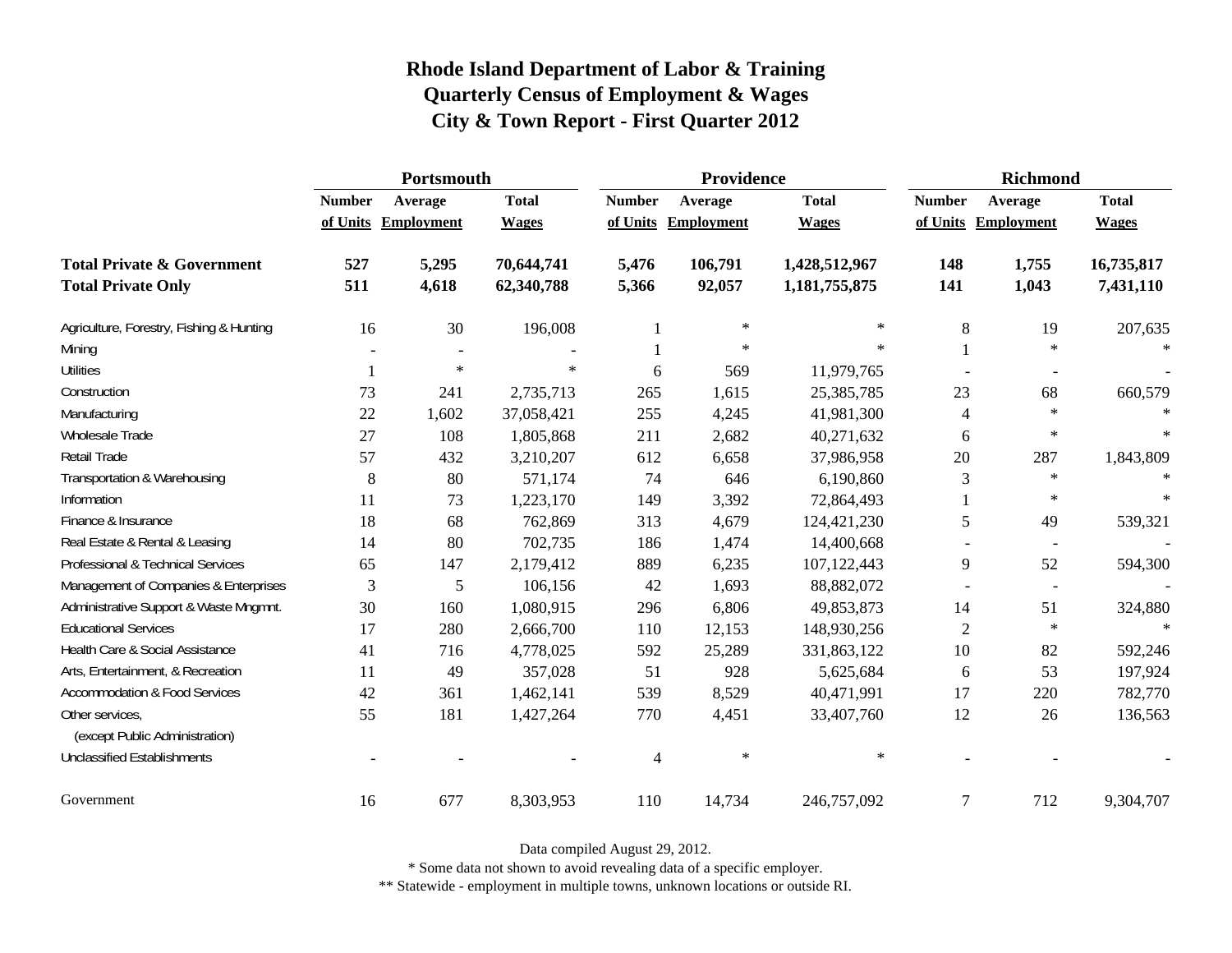|                                          | <b>Scituate</b>          |                          |              |               | <b>Smithfield</b>   |              | <b>South Kingstown</b> |                   |              |
|------------------------------------------|--------------------------|--------------------------|--------------|---------------|---------------------|--------------|------------------------|-------------------|--------------|
|                                          | <b>Number</b>            | Average                  | <b>Total</b> | <b>Number</b> | Average             | <b>Total</b> | <b>Number</b>          | Average           | <b>Total</b> |
|                                          |                          | of Units Employment      | <b>Wages</b> |               | of Units Employment | <b>Wages</b> | of Units               | <b>Employment</b> | <b>Wages</b> |
| <b>Total Private &amp; Government</b>    | 258                      | 1,512                    | 15,175,261   | 836           | 14,354              | 253,704,111  | 979                    | 13,204            | 145,683,107  |
| <b>Total Private Only</b>                | 245                      | 867                      | 6,027,183    | 821           | 13,739              | 245,500,021  | 956                    | 9,209             | 95,988,000   |
| Agriculture, Forestry, Fishing & Hunting | 11                       | 17                       | 107,794      | 3             | $\ast$              | $\star$      | 17                     | 14                | 82,735       |
| Mining                                   |                          |                          |              |               | $\ast$              | $\ast$       |                        | $\ast$            |              |
| <b>Utilities</b>                         |                          |                          |              |               |                     |              | $\overline{2}$         | $\ast$            | $\ast$       |
| Construction                             | 60                       | 149                      | 1,397,242    | 134           | 790                 | 12,237,601   | 111                    | 276               | 2,746,076    |
| Manufacturing                            | 11                       | 22                       | 188,472      | 66            | 1,453               | 19,463,507   | 25                     | 578               | 12,479,325   |
| Wholesale Trade                          | 9                        | 28                       | 306,631      | 55            | 759                 | 17,300,276   | 54                     | 784               | 19,967,671   |
| Retail Trade                             | 17                       | 177                      | 1,097,187    | 116           | 1,876               | 10,583,682   | 119                    | 1,245             | 8,767,490    |
| Transportation & Warehousing             | 11                       | 15                       | 142,334      | 16            | 74                  | 880,677      | $\,8\,$                | 162               | 804,973      |
| Information                              | 6                        | 23                       | 107,283      | 17            | 198                 | 3,559,707    | 20                     | 176               | 2,131,218    |
| Finance & Insurance                      | 5                        | $\ast$                   | $\ast$       | 46            | 3,396               | 126,977,992  | 35                     | 287               | 4,256,559    |
| Real Estate & Rental & Leasing           | 7                        | 15                       | 107,902      | 19            | 69                  | 990,971      | 21                     | 211               | 992,408      |
| Professional & Technical Services        | 30                       | 81                       | 839,601      | 82            | 339                 | 4,088,198    | 101                    | 323               | 4,870,496    |
| Management of Companies & Enterprises    | $\overline{\phantom{a}}$ | $\overline{\phantom{a}}$ |              | 6             | 229                 | 12,688,953   | 3                      | $\ast$            | $\ast$       |
| Administrative Support & Waste Mngmnt.   | 20                       | 25                       | 162,731      | 42            | 458                 | 5,993,855    | 75                     | 195               | 1,471,108    |
| <b>Educational Services</b>              |                          | $\ast$                   | $\ast$       | 10            | $\ast$              | $\ast$       | 26                     | 306               | 2,395,106    |
| Health Care & Social Assistance          | 18                       | 83                       | 511,951      | 61            | 1,526               | 9,935,313    | 109                    | 2,546             | 23,907,499   |
| Arts, Entertainment, & Recreation        | 3                        | $\ast$                   | $\ast$       | 11            | 50                  | 233,831      | 30                     | 172               | 1,015,963    |
| <b>Accommodation &amp; Food Services</b> | 15                       | 151                      | 451,296      | 68            | 1,087               | 4,484,027    | 100                    | 1,205             | 4,685,740    |
| Other services,                          | 21                       | 69                       | 492,882      | 68            | 617                 | 4,769,685    | 99                     | 695               | 4,464,719    |
| (except Public Administration)           |                          |                          |              |               |                     |              |                        |                   |              |
| <b>Unclassified Establishments</b>       |                          |                          |              |               |                     |              |                        |                   |              |
| Government                               | 13                       | 645                      | 9,148,078    | 15            | 615                 | 8,204,090    | 23                     | 3,995             | 49,695,107   |

Data compiled August 29, 2012.

\* Some data not shown to avoid revealing data of a specific employer.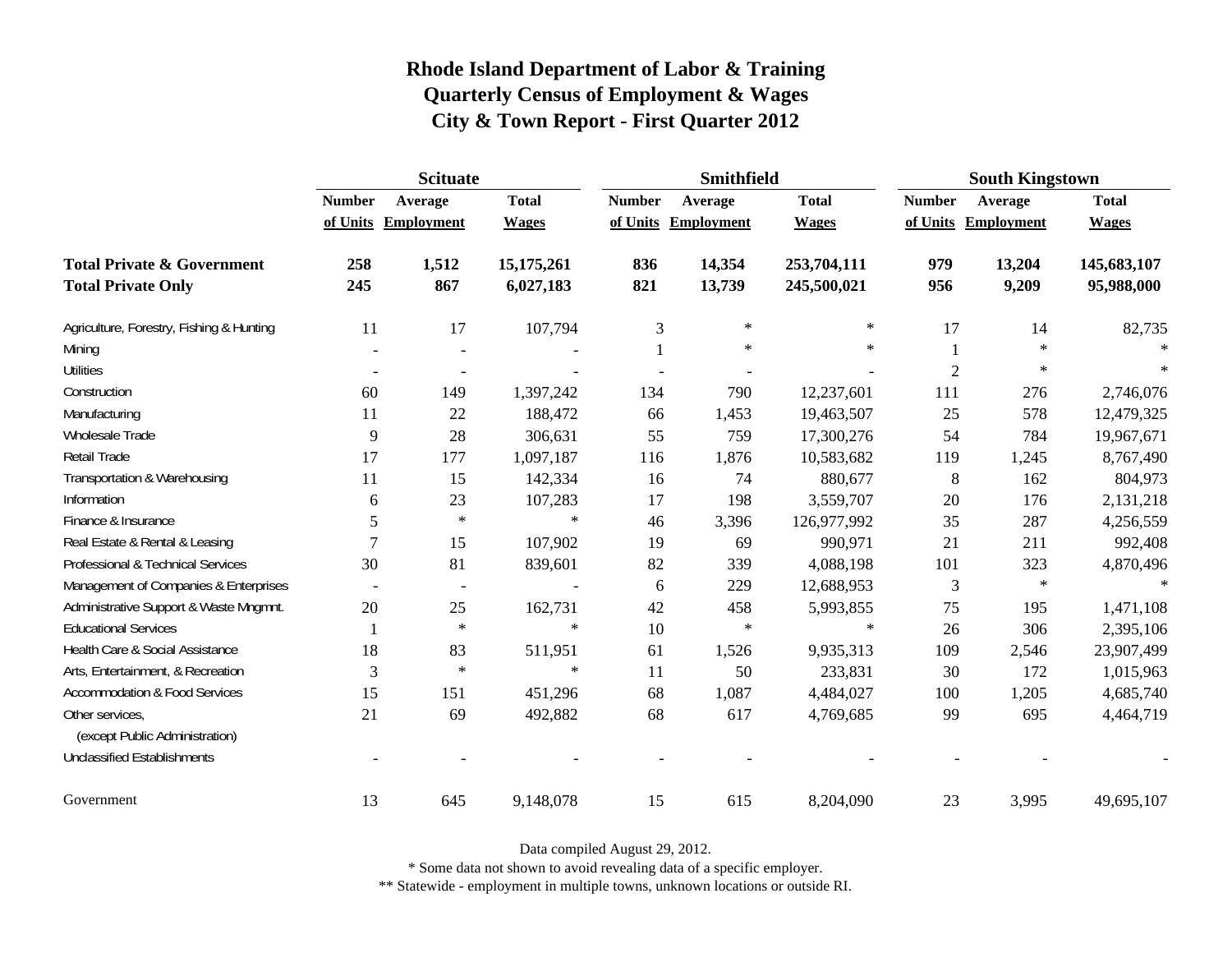|                                          | <b>Tiverton</b> |                     |              |                          | Warren                   |              | Warwick       |                     |              |
|------------------------------------------|-----------------|---------------------|--------------|--------------------------|--------------------------|--------------|---------------|---------------------|--------------|
|                                          | <b>Number</b>   | Average             | <b>Total</b> | <b>Number</b>            | Average                  | <b>Total</b> | <b>Number</b> | Average             | <b>Total</b> |
|                                          |                 | of Units Employment | <b>Wages</b> |                          | of Units Employment      | <b>Wages</b> |               | of Units Employment | <b>Wages</b> |
| <b>Total Private &amp; Government</b>    | 355             | 2,341               | 19,171,593   | 364                      | 3,273                    | 26,021,501   | 3,059         | 46,520              | 508,603,943  |
| <b>Total Private Only</b>                | 340             | 1,840               | 14,459,413   | 357                      | 3,133                    | 24,296,406   | 3,024         | 42,376              | 442,976,159  |
| Agriculture, Forestry, Fishing & Hunting | 9               | 17                  | 58,438       | $\mathfrak{2}$           | ∗                        | $\ast$       | 3             | $\ast$              | $\ast$       |
| Mining                                   |                 | $\ast$              | $\ast$       |                          |                          |              |               |                     |              |
| <b>Utilities</b>                         | $\overline{2}$  | $\ast$              | $\ast$       |                          |                          |              |               |                     |              |
| Construction                             | 46              | 132                 | 1,252,298    | 49                       | 129                      | 1,317,905    | 288           | 1,627               | 21,250,112   |
| Manufacturing                            | 12              | 47                  | 281,557      | 35                       | 540                      | 6,036,896    | 139           | 3,105               | 40,689,871   |
| <b>Wholesale Trade</b>                   | 23              | 126                 | 1,475,560    | 16                       | 119                      | 1,817,118    | 190           | 1,715               | 24,469,151   |
| Retail Trade                             | 47              | 444                 | 4,196,177    | 40                       | 271                      | 1,433,331    | 407           | 7,480               | 51,236,852   |
| Transportation & Warehousing             | $\,8\,$         | 79                  | 409,861      | $\overline{4}$           | 252                      | 1,345,538    | 83            | 1,908               | 19,040,150   |
| Information                              | 5               | $\ast$              | $\ast$       | 5                        | 45                       | 513,550      | 47            | 533                 | 6,750,198    |
| Finance & Insurance                      | 12              | 52                  | 643,632      | 14                       | 170                      | 1,401,889    | 186           | 3,097               | 56,317,733   |
| Real Estate & Rental & Leasing           | 6               | $8\,$               | 102,161      | 7                        | 12                       | 81,131       | 105           | 1,026               | 9,112,644    |
| Professional & Technical Services        | 37              | 113                 | 1,394,890    | 28                       | 92                       | 933,834      | 359           | 1,902               | 26,920,597   |
| Management of Companies & Enterprises    |                 | $\ast$              | $\ast$       | $\overline{\phantom{a}}$ | $\overline{\phantom{a}}$ |              | 30            | 1,348               | 36,955,071   |
| Administrative Support & Waste Mngmnt.   | 23              | 31                  | 201,919      | 24                       | 92                       | 637,891      | 221           | 1,765               | 15,194,349   |
| <b>Educational Services</b>              | $\overline{2}$  | $\ast$              | $\ast$       | 6                        | 72                       | 610,500      | 35            | 953                 | 8,877,896    |
| Health Care & Social Assistance          | 30              | 321                 | 2,601,718    | 34                       | 605                      | 5,545,745    | 345           | 8,941               | 91,329,429   |
| Arts, Entertainment, & Recreation        | 5               | 21                  | 118,047      | 6                        | 56                       | 182,496      | 36            | 366                 | 2,194,366    |
| <b>Accommodation &amp; Food Services</b> | 29              | 321                 | 1,036,470    | 42                       | 527                      | 1,641,322    | 236           | 4,930               | 20,833,401   |
| Other services,                          | 42              | 114                 | 524,031      | 45                       | 150                      | 796,732      | 313           | 1,673               | 11,772,321   |
| (except Public Administration)           |                 |                     |              |                          |                          |              |               | $\ast$              | $\ast$       |
| <b>Unclassified Establishments</b>       |                 |                     |              |                          |                          |              |               |                     |              |
| Government                               | 15              | 501                 | 4,712,180    | $\overline{7}$           | 140                      | 1,725,095    | 35            | 4,144               | 65,627,784   |

Data compiled August 29, 2012.

\* Some data not shown to avoid revealing data of a specific employer.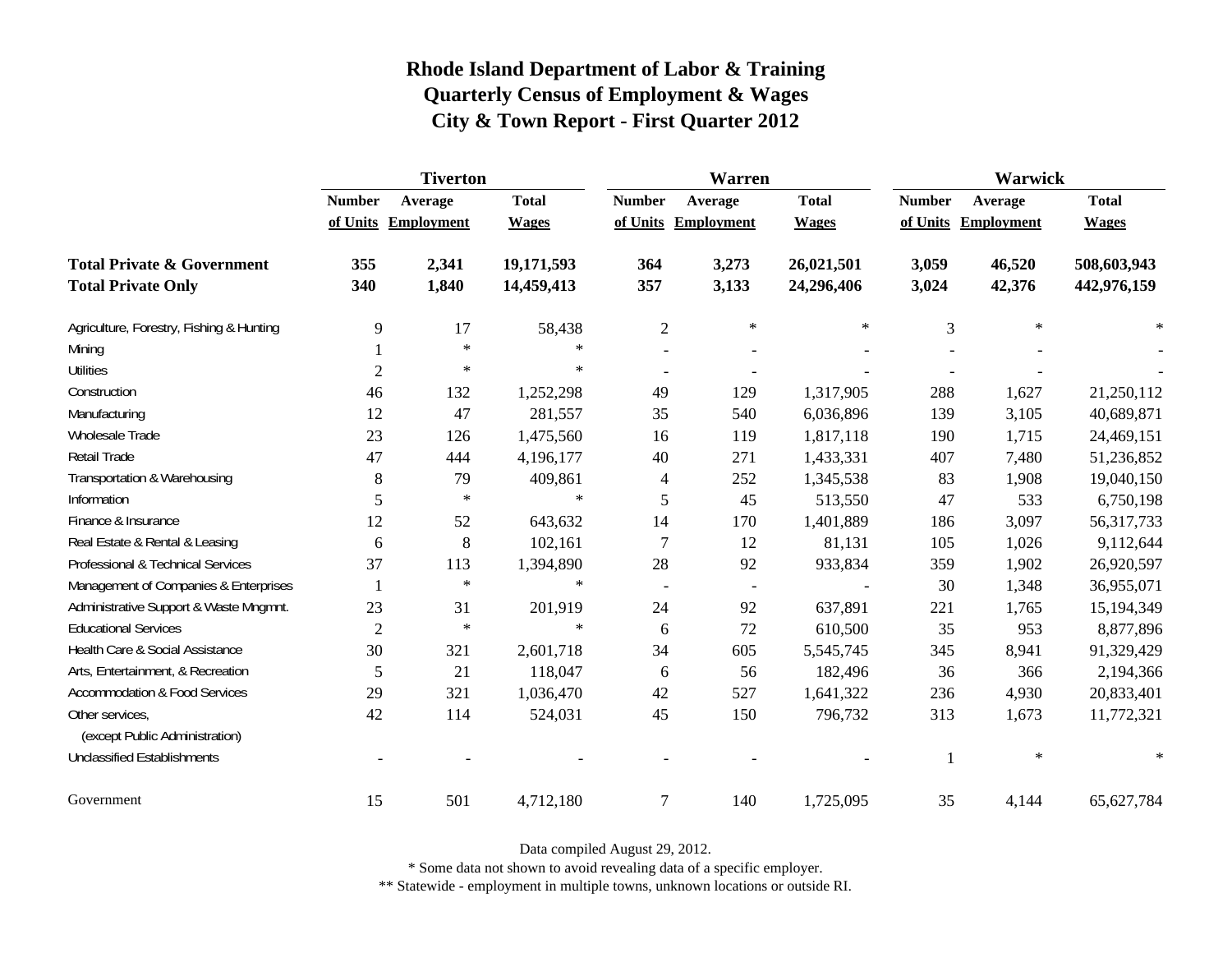|                                                   | Westerly         |                     |              |                | <b>West Greenwich</b> |                  |               | <b>West Warwick</b> |              |  |
|---------------------------------------------------|------------------|---------------------|--------------|----------------|-----------------------|------------------|---------------|---------------------|--------------|--|
|                                                   | <b>Number</b>    | Average             | <b>Total</b> | <b>Number</b>  | Average               | <b>Total</b>     | <b>Number</b> | Average             | <b>Total</b> |  |
|                                                   |                  | of Units Employment | <b>Wages</b> |                | of Units Employment   | <b>Wages</b>     |               | of Units Employment | <b>Wages</b> |  |
| <b>Total Private &amp; Government</b>             | 850              | 8,813               | 81,737,676   | 191            | 3,021                 | 59,694,021       | 592           | 7,551               | 87,638,847   |  |
| <b>Total Private Only</b>                         | 832              | 7,739               | 68,840,872   | 181            | 2,626                 | 54,786,352       | 577           | 6,520               | 73,336,859   |  |
| Agriculture, Forestry, Fishing & Hunting          | $\boldsymbol{2}$ | $\ast$              | $\ast$       | $\overline{c}$ | $\mathbf{0}$          | $\boldsymbol{0}$ |               |                     |              |  |
| Mining                                            | 3                | $\ast$              | $\ast$       | $\mathbf{1}$   | 3                     | 40,061           |               |                     |              |  |
| <b>Utilities</b>                                  |                  |                     |              |                |                       |                  |               |                     |              |  |
| Construction                                      | 83               | 187                 | 1,985,732    | 42             | 113                   | 1,395,636        | 74            | 195                 | 1,961,178    |  |
| Manufacturing                                     | 31               | 504                 | 5,946,615    | 10             | 1,119                 | 36,463,357       | 32            | 1,296               | 16,465,820   |  |
| <b>Wholesale Trade</b>                            | 29               | 71                  | 780,101      | 12             | 230                   | 3,343,299        | 30            | 261                 | 4,403,024    |  |
| Retail Trade                                      | 134              | 1,831               | 11,246,014   | 12             | 62                    | 283,674          | 93            | 949                 | 6,609,154    |  |
| Transportation & Warehousing                      | 9                | 45                  | 395,313      | 6              | $\ast$                | $\ast$           | 11            | 319                 | 2,533,959    |  |
| Information                                       | 17               | 213                 | 2,611,939    | 3              | ∗                     | $\ast$           | 6             | $\ast$              | $\ast$       |  |
| Finance & Insurance                               | 29               | 332                 | 5,335,738    | 6              | 27                    | 300,881          | 24            | 607                 | 9,297,160    |  |
| Real Estate & Rental & Leasing                    | 24               | 65                  | 576,991      | 3              | $\ast$                | $\ast$           | 24            | 67                  | 555,883      |  |
| Professional & Technical Services                 | 68               | 220                 | 2,730,589    | 23             | $\ast$                | $\ast$           | 49            | 123                 | 1,523,798    |  |
| Management of Companies & Enterprises             | 8                | $\ast$              | $\ast$       |                |                       |                  | 2             | $\ast$              | $\ast$       |  |
| Administrative Support & Waste Mngmnt.            | 51               | 138                 | 1,233,480    | 19             | 80                    | 750,470          | 23            | 120                 | 806,010      |  |
| <b>Educational Services</b>                       | 9                | 74                  | 374,114      | 2              | $\ast$                | $\ast$           | 8             | 58                  | 321,061      |  |
| Health Care & Social Assistance                   | 108              | 2,035               | 19,673,267   | $\,8\,$        | 125                   | 693,082          | 40            | 601                 | 5,021,875    |  |
| Arts, Entertainment, & Recreation                 | 34               | 247                 | 1,603,487    | $\overline{c}$ | $\ast$                | $\ast$           | 11            | 27                  | 334,517      |  |
| <b>Accommodation &amp; Food Services</b>          | 103              | 1,181               | 5,097,259    | 19             | 222                   | 896,446          | 66            | 639                 | 2,283,754    |  |
| Other services,<br>(except Public Administration) | 90               | 267                 | 1,437,974    | 10             | 23                    | 209,642          | 83            | 300                 | 1,842,688    |  |
| <b>Unclassified Establishments</b>                |                  |                     |              | 1              | $\ast$                | $\ast$           | 1             | $\ast$              | $\ast$       |  |
| Government                                        | 18               | 1,074               | 12,896,804   | 10             | 395                   | 4,907,669        | 15            | 1,031               | 14,301,988   |  |

Data compiled August 29, 2012.

\* Some data not shown to avoid revealing data of a specific employer.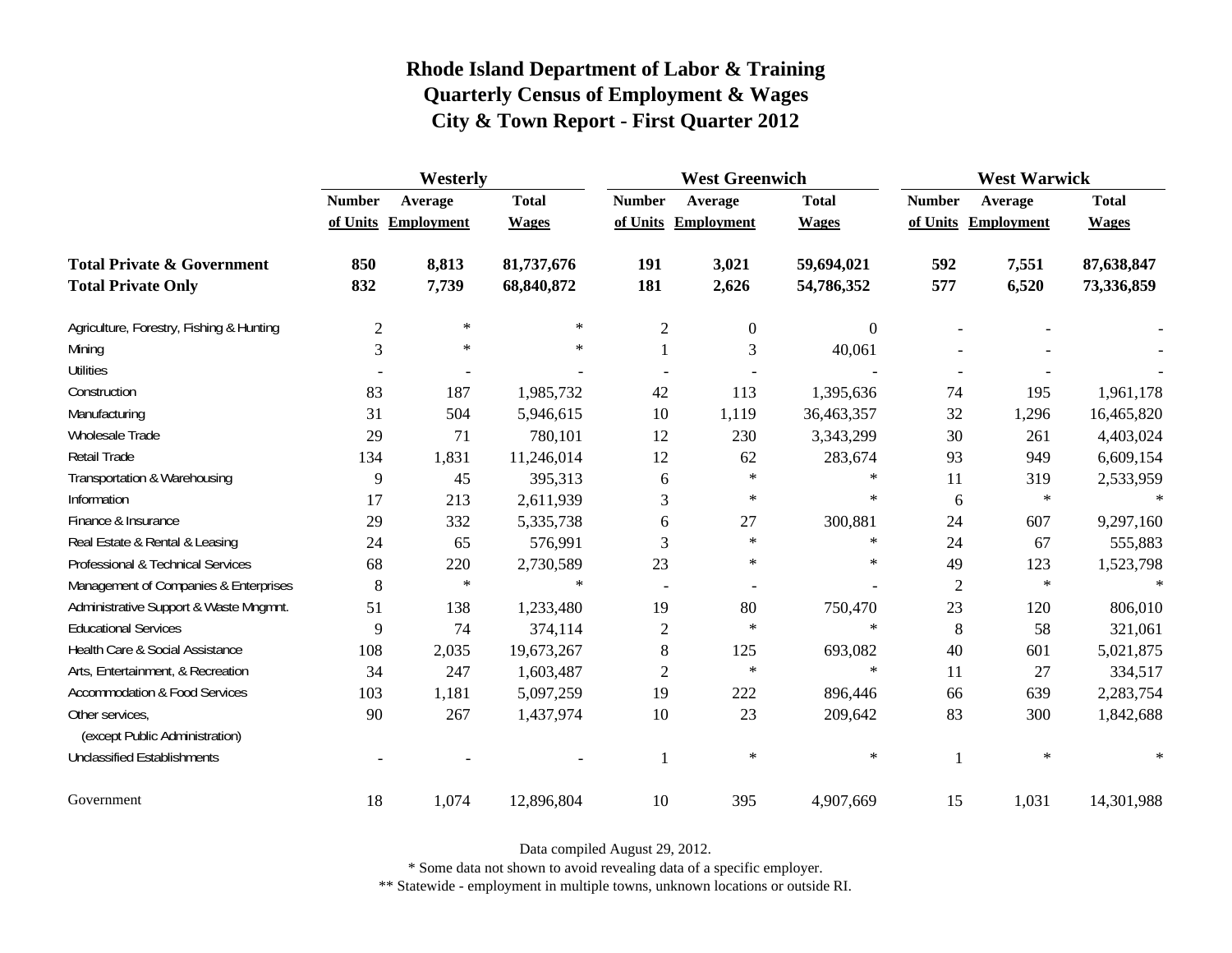|                                          |                | Woonsocket        |              | Statewide **  |                     |              |  |
|------------------------------------------|----------------|-------------------|--------------|---------------|---------------------|--------------|--|
|                                          | <b>Number</b>  | Average           | <b>Total</b> | <b>Number</b> | Average             | <b>Total</b> |  |
|                                          | of Units       | <b>Employment</b> | <b>Wages</b> |               | of Units Employment | <b>Wages</b> |  |
| <b>Total Private &amp; Government</b>    | 830            | 14,314            | 225,981,740  | 3,550         | 9,110               | 157,694,937  |  |
| <b>Total Private Only</b>                | 811            | 12,770            | 206,215,876  | 3,545         | 9,069               | 156,646,175  |  |
| Agriculture, Forestry, Fishing & Hunting |                |                   |              |               |                     |              |  |
| Mining                                   |                |                   |              |               |                     |              |  |
| <b>Utilities</b>                         | 1              | $\ast$            | $\ast$       | 3             | $\star$             | $\ast$       |  |
| Construction                             | 65             | 285               | 3,073,621    | 293           | 668                 | 9,993,099    |  |
| Manufacturing                            | 56             | 1,033             | 11,223,064   | 25            | 91                  | 1,181,530    |  |
| Wholesale Trade                          | 44             | 445               | 6,579,804    | 1,264         | 2,196               | 53,516,627   |  |
| Retail Trade                             | 114            | 1,231             | 7,702,636    | 98            | $\ast$              |              |  |
| Transportation & Warehousing             | 13             | $\ast$            | $\ast$       | 35            | 111                 | 1,323,825    |  |
| Information                              | $\overline{7}$ | 53                | 523,637      | 197           | 424                 | 7,147,207    |  |
| Finance & Insurance                      | 26             | 177               | 2,403,439    | 154           | 450                 | 12,140,998   |  |
| Real Estate & Rental & Leasing           | 32             | 156               | 1,088,969    | 43            | 111                 | 2,074,625    |  |
| Professional & Technical Services        | 64             | 425               | 8,775,218    | 624           | $\ast$              | $\ast$       |  |
| Management of Companies & Enterprises    | 11             | $\ast$            | $\ast$       | 50            | 151                 | 2,571,794    |  |
| Administrative Support & Waste Mngmnt.   | 34             | 370               | 2,930,361    | 375           | 1,931               | 18,869,063   |  |
| <b>Educational Services</b>              | 12             | 310               | 3,438,438    | 76            | 144                 | 986,515      |  |
| Health Care & Social Assistance          | 116            | 4,115             | 33,407,610   | 75            | $\ast$              | $\ast$       |  |
| Arts, Entertainment, & Recreation        | 6              | 105               | 416,787      | 21            | 22                  | 377,053      |  |
| <b>Accommodation &amp; Food Services</b> | 101            | 1,148             | 3,949,543    | 41            | 185                 | 986,123      |  |
| Other services,                          | 109            | 471               | 2,391,448    | 113           | 195                 | 2,175,498    |  |
| (except Public Administration)           |                |                   |              |               |                     |              |  |
| <b>Unclassified Establishments</b>       |                |                   |              | 57            | 48                  | 422,962      |  |
| Government                               | 19             | 1,544             | 19,765,864   | 5             | 41                  | 1,048,762    |  |

Data compiled August 29, 2012.

\* Some data not shown to avoid revealing data of a specific employer.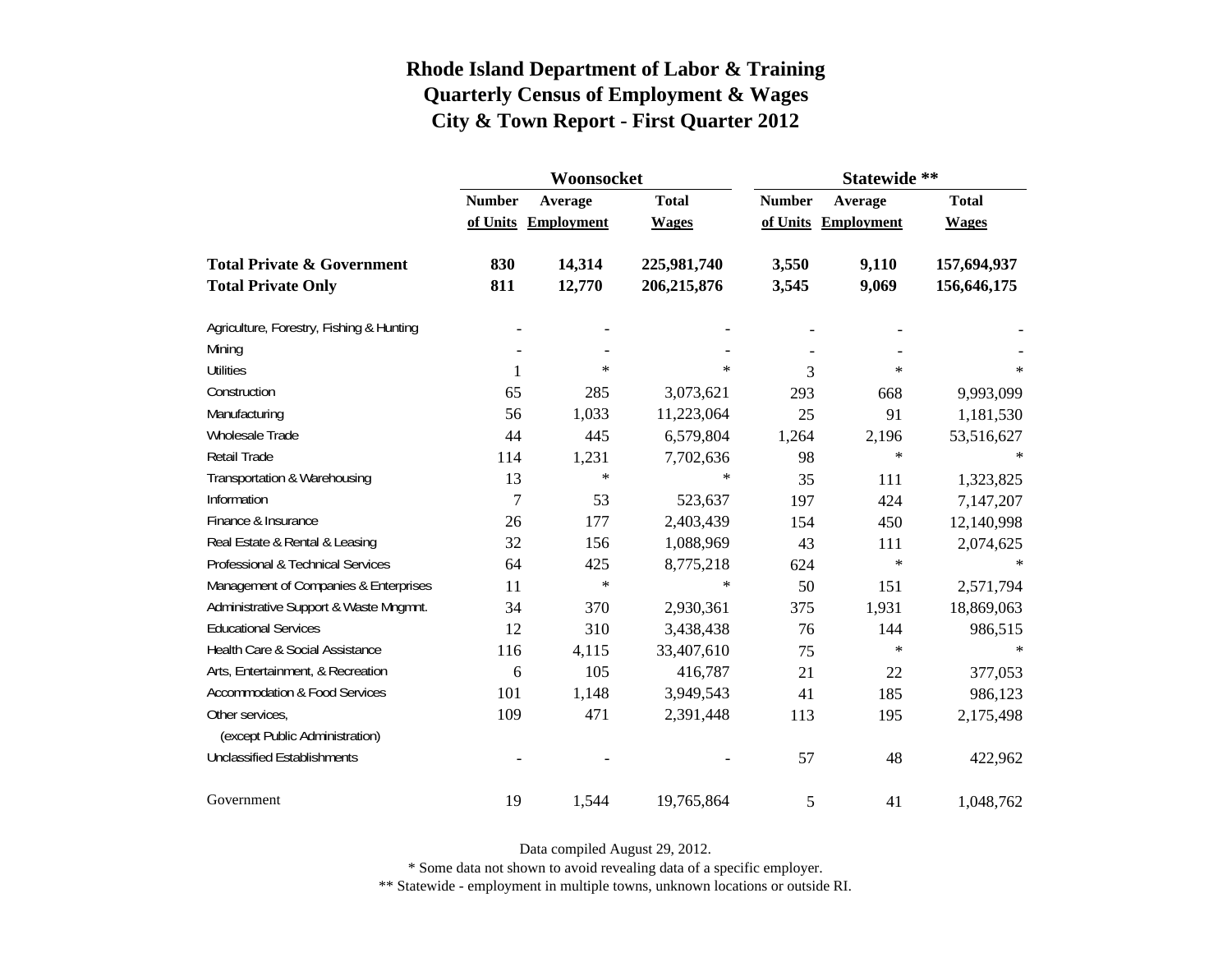|                                          | <b>Bristol County</b> |                     |              |                  | <b>Kent County</b>  |                  |                  | <b>Newport County</b> |              |  |
|------------------------------------------|-----------------------|---------------------|--------------|------------------|---------------------|------------------|------------------|-----------------------|--------------|--|
|                                          | <b>Number</b>         | Average             | <b>Total</b> | <b>Number</b>    | Average             | <b>Total</b>     | <b>Number</b>    | Average               | <b>Total</b> |  |
|                                          |                       | of Units Employment | <b>Wages</b> |                  | of Units Employment | <b>Wages</b>     |                  | of Units Employment   | <b>Wages</b> |  |
| <b>Total Private &amp; Government</b>    | 1,399                 | 12,928              | 118,241,962  | 5,288            | 71,161              | 798,971,348      | 3,223            | 35,270                | 418,565,024  |  |
| <b>Total Private Only</b>                | 1,364                 | 10,897              | 91,718,018   | 5,196            | 63,564              | 688,238,262      | 3,122            | 27,724                | 275,996,981  |  |
|                                          | $\Omega$              | $\overline{0}$      | $\Omega$     | $\overline{0}$   | $\boldsymbol{0}$    | $\Omega$         | $\overline{0}$   | $\theta$              | $\Omega$     |  |
| Agriculture, Forestry, Fishing & Hunting | 6                     | 5                   | 20,796       | 10               | 27                  | 100,259          | 46               | 142                   | 896,430      |  |
| Mining                                   | $^{(1)}$              | $\Omega$            | $\Omega$     | $\overline{c}$   | 3                   | 43,266           | $\mathfrak{2}$   | 3                     | 29,150       |  |
| <b>Utilities</b>                         |                       |                     | 9,142        | $\boldsymbol{0}$ | $\boldsymbol{0}$    | $\overline{0}$   | $\overline{4}$   | 31                    | 623,051      |  |
| Construction                             | 185                   | 499                 | 5,485,130    | 577              | 2,511               | 34,614,967       | 324              | 1,254                 | 14,681,173   |  |
| Manufacturing                            | 104                   | 1,604               | 16,933,799   | 244              | 6,255               | 107,339,561      | 85               | 2,111                 | 45,516,942   |  |
| Wholesale Trade                          | 75                    | 264                 | 4,970,506    | 326              | 2,664               | 42,927,608       | 140              | 551                   | 8,442,535    |  |
| Retail Trade                             | 133                   | 1,184               | 7,076,934    | 665              | 10,876              | 74,540,959       | 421              | 3,784                 | 25,822,661   |  |
| Transportation & Warehousing             | 12                    | 271                 | 1,500,355    | 116              | 2,765               | 26,512,041       | 77               | 511                   | 3,887,351    |  |
| Information                              | 25                    | 101                 | 1,236,321    | 83               | 1,473               | 26,046,451       | 64               | 618                   | 9,505,966    |  |
| Finance & Insurance                      | 53                    | 370                 | 5,413,605    | 279              | 4,113               | 71,738,230       | 107              | 898                   | 14,138,476   |  |
| Real Estate & Rental & Leasing           | 33                    | 74                  | 757,692      | 178              | 1,262               | 11,547,525       | 120              | 567                   | 5,152,860    |  |
| Professional & Technical Services        | 141                   | 311                 | 3,986,927    | 611              | 3,274               | 49,129,866       | 406              | 2,845                 | 46,200,688   |  |
| Management of Companies & Enterprises    | 9                     | 39                  | 501,897      | 44               | 1,626               | 41,620,004       | 18               | 469                   | 6,378,981    |  |
| Administrative Support & Waste Mngmnt.   | 89                    | 221                 | 1,853,761    | 370              | 2,444               | 21,348,787       | 214              | 650                   | 5,519,507    |  |
| <b>Educational Services</b>              | 30                    | 1,485               | 16,509,938   | 68               | 1,339               | 11,751,557       | 48               | 1,467                 | 13,271,024   |  |
| Health Care & Social Assistance          | 115                   | 2,010               | 15,300,478   | 535              | 12,100              | 117, 177, 757    | 247              | 4,292                 | 35,072,401   |  |
| Arts, Entertainment, & Recreation        | 28                    | 301                 | 2,084,826    | 68               | 564                 | 3,553,158        | 93               | 900                   | 6,873,479    |  |
| <b>Accommodation &amp; Food Services</b> | 122                   | 1,482               | 4,703,097    | 447              | 7,715               | 31,323,128       | 355              | 5,073                 | 23,572,141   |  |
| Other services,                          | 203                   | 674                 | 3,372,814    | 568              | 2,546               | 16,870,043       | 351              | 1,554                 | 10,412,165   |  |
| (except Public Administration)           | $\mathbf{0}$          | $\theta$            | 0            | $\overline{0}$   | $\mathbf{0}$        | $\boldsymbol{0}$ | $\boldsymbol{0}$ | 0                     | $\theta$     |  |
| <b>Unclassified Establishments</b>       | 0                     | $\theta$            | 0            | 5                | 5                   | 53,095           | $\boldsymbol{0}$ | $\Omega$              | $\left($     |  |
|                                          |                       | 0                   |              | $\boldsymbol{0}$ | $\boldsymbol{0}$    | $\boldsymbol{0}$ | $\boldsymbol{0}$ | $\overline{0}$        | $\Omega$     |  |
| Government                               | 35                    | 2,031               | 26,523,944   | 92               | 7,629               | 110,733,086      | 101              | 7,546                 | 142,568,043  |  |

Data compiled August 29, 2012.

\* Some data not shown to avoid revealing data of a specific employer.